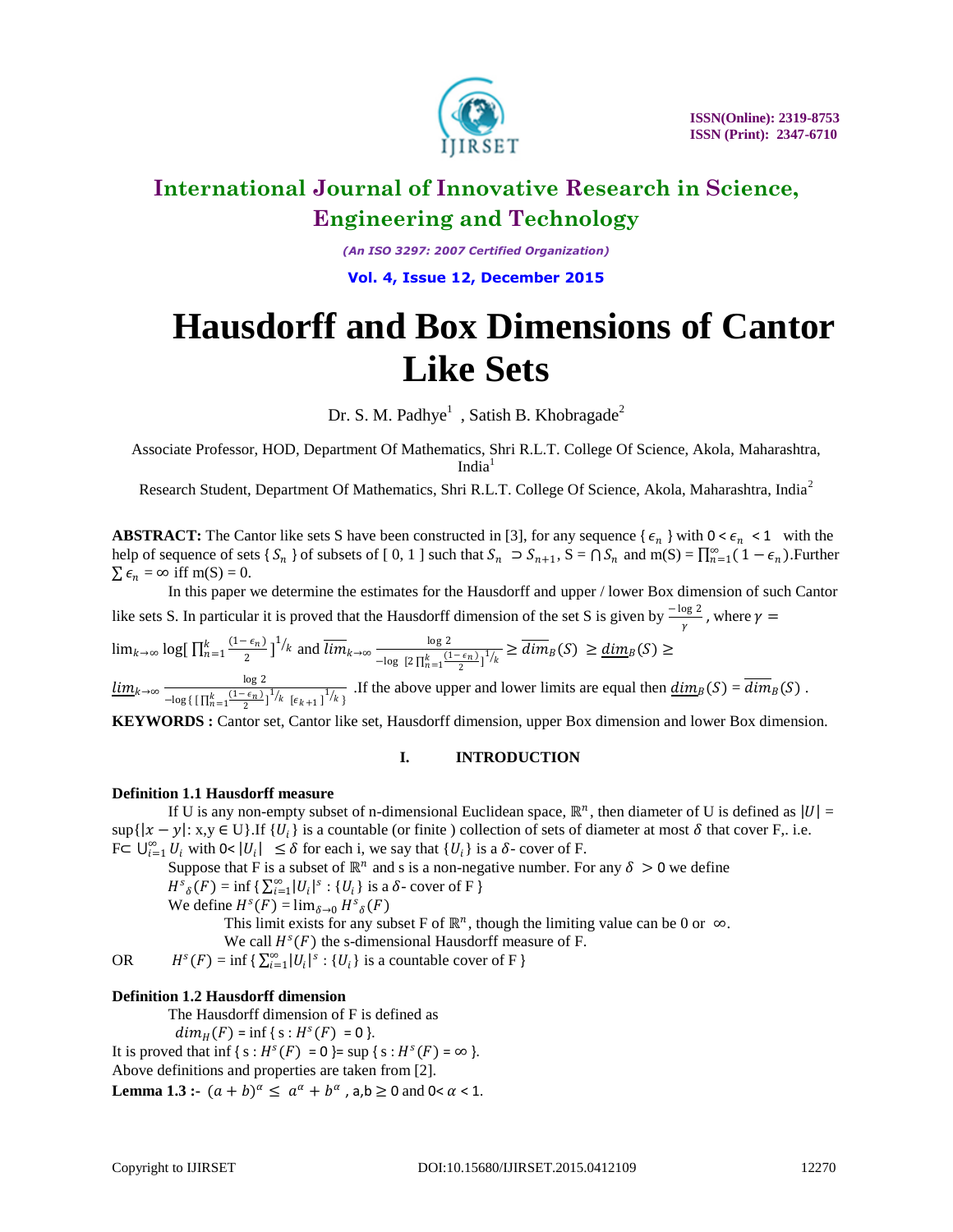

*(An ISO 3297: 2007 Certified Organization)*

#### **Vol. 4, Issue 12, December 2015**

Proof :-

Let  $f(c) = 1 + c^{\alpha} - (1 + c)^{\alpha}$ ,  $c \ge 0$ . We show that f is monotonic increasing. For this we show that its derivative is positive.  $f'(c) = \alpha c^{\alpha-1} - \alpha (1+c)^{\alpha-1}$  $= \alpha [c^{\alpha-1} - (1+c)^{\alpha-1}]$  $=\alpha \left[ \frac{1}{1} \right]$  $\frac{1}{c^{1-\alpha}} - \frac{1}{(c+1)}$  $\frac{1}{(c+1)^{1-\alpha}}$ ]

Since  $c < c + 1$ ,  $c^{1-\alpha} < (c + 1)^{1-\alpha}$ . Thus  $f'(c) > 0$ ,  $c \ge 0$ 

This shows that f is monotonically increasing for  $c \ge 0$ . But  $f(0) = 0$  and hence  $f(c) \ge 0$  for all  $c \ge 0$ . Thus for  $c = \frac{a}{b}$ , b > 0 we get  $1 + (\frac{a}{b})$  $\frac{a}{b}$ )<sup> $\alpha$ </sup>  $\geq$   $(1 + \frac{a}{b})$  $\frac{a}{b}$ )<sup> $\alpha$ </sup> i.e.  $(a + b)^{\alpha} \le a^{\alpha} + b^{\alpha}$ . This proves the result.

**Lemma 1.4** : Let S be compact subset of ℝ and  $S \subset \bigcup_{n=1}^{\infty} C_n$  where  $C'_n$ 's are intervals. Then for given  $\epsilon > 0$  and 0<  $\alpha$  < 1, there exists finitely many open intervals  $D_1$ ,  $D_2$ ,  $D_3$ , ... ... ... ... ...  $D_m$ such that  $\bigcup_{n=1}^{\infty} C_n \subseteq \bigcup_{j=1}^{\infty} D_j$  and  $\sum_{j=1}^{m} |D_j|^{a} \leq \sum_{n=1}^{\infty} |C_n|^{a} + \epsilon$ 

Proof : Suppose  $\epsilon > 0$  is given and  $0 < \alpha < 1$ . For  $S \subset \bigcup_{n=1}^{\infty} C_n$  where  $C'_n$  are interval , define  $F_n$  to be a closed interval with end points same as that of  $C_n$ . Then  $S \subset \bigcup C_n \subset \bigcup F_n$  where each  $F_n$  is a closed interval.

Let  $F_n = [a_n, b_n]$ . For  $\epsilon > 0$  and  $\epsilon' = \epsilon \cdot 2^{1-\alpha}$ , consider  $E_n = (a_n - \frac{\epsilon'}{2n})$  $\frac{\epsilon^{'}}{2^{n+1}}$ )<sup>1/</sup>*a*, *b*<sub>n</sub> +  $\left(\frac{\epsilon^{'}}{2^{n}}\right)$  $\frac{\epsilon}{2^{n+1}}\big)^{1/\alpha}$ ) Then  $S \subset \bigcup_{n=1}^{\infty} F_n \subset \bigcup_{n=1}^{\infty} E_n$ .

Since *S* is compact. There is a finite subfamily 
$$
\{E_{n_1}, E_{n_2}, \dots, \dots, E_{n_m}\}
$$
 of  $\{E_n\}$  such that  $S \subset \bigcup_{j=1}^m E_{n_j}$ . Put  $D_j = E_{n_j}$ ,  $j = 1, 2, 3, \dots, m$   
\n
$$
\therefore \sum_{j=1}^m |D_j|^{\alpha} \le \sum_{n=1}^{\infty} |E_n|^{\alpha} = \sum_{n=1}^{\infty} \{(b_n - a_n) + 2(\frac{\epsilon'}{2^{n+1}})^{1/\alpha}\}^{\alpha}
$$
\n
$$
\therefore \sum_{j=1}^m |D_j|^{\alpha} \le \sum_{n=1}^{\infty} [(b_n - a_n)^{\alpha} + 2^{\alpha} \frac{\epsilon'}{2^{n+1}}] \qquad (\because \text{By Lemma 1.3})
$$
\n
$$
= \sum_{n=1}^{\infty} [(b_n - a_n)^{\alpha} + 2^{\alpha} \sum_{n=1}^{\infty} \frac{\epsilon'}{2^{n+1}}
$$
\n
$$
= \sum_{n=1}^{\infty} |C_n|^{\alpha} + 2^{\alpha} \frac{\epsilon'}{2}
$$
\n
$$
= \sum_{n=1}^{\infty} |C_n|^{\alpha} + \epsilon \qquad (\because \epsilon = 2^{\alpha} \frac{\epsilon'}{2})
$$
\n
$$
\therefore \sum_{j=1}^m |D_j|^{\alpha} \le \sum_{n=1}^{\infty} |C_n|^{\alpha} + \epsilon
$$

#### **II. MAIN RESULTS**

#### **2.1 Construction of Cantor like sets**

In the construction of Cantor like set S at first stage from I = [0,1] we remove middle open interval  $I_{1,1}$  =  $\left(\frac{(1-\epsilon_1)}{2}, \frac{(1+\epsilon_1)}{2}\right)$  $\frac{1-\epsilon_1}{2}$  of length  $\epsilon_1$ . We get two closed intervals denoted by  $J_{1,1} = [0, \frac{(1-\epsilon_1)}{2}]$  and  $J_{1,2} = [\frac{(1+\epsilon_1)}{2}, 1]$ . We get the set  $S_1 = J_{1,1} \cup J_{1,2}$  with measure  $(1 - \epsilon_1)$  i.e.m( $S_1$ ) =  $(1 - \epsilon_1)$ . In second stage from  $J_{1,1}$  and  $J_{1,2}$  we remove two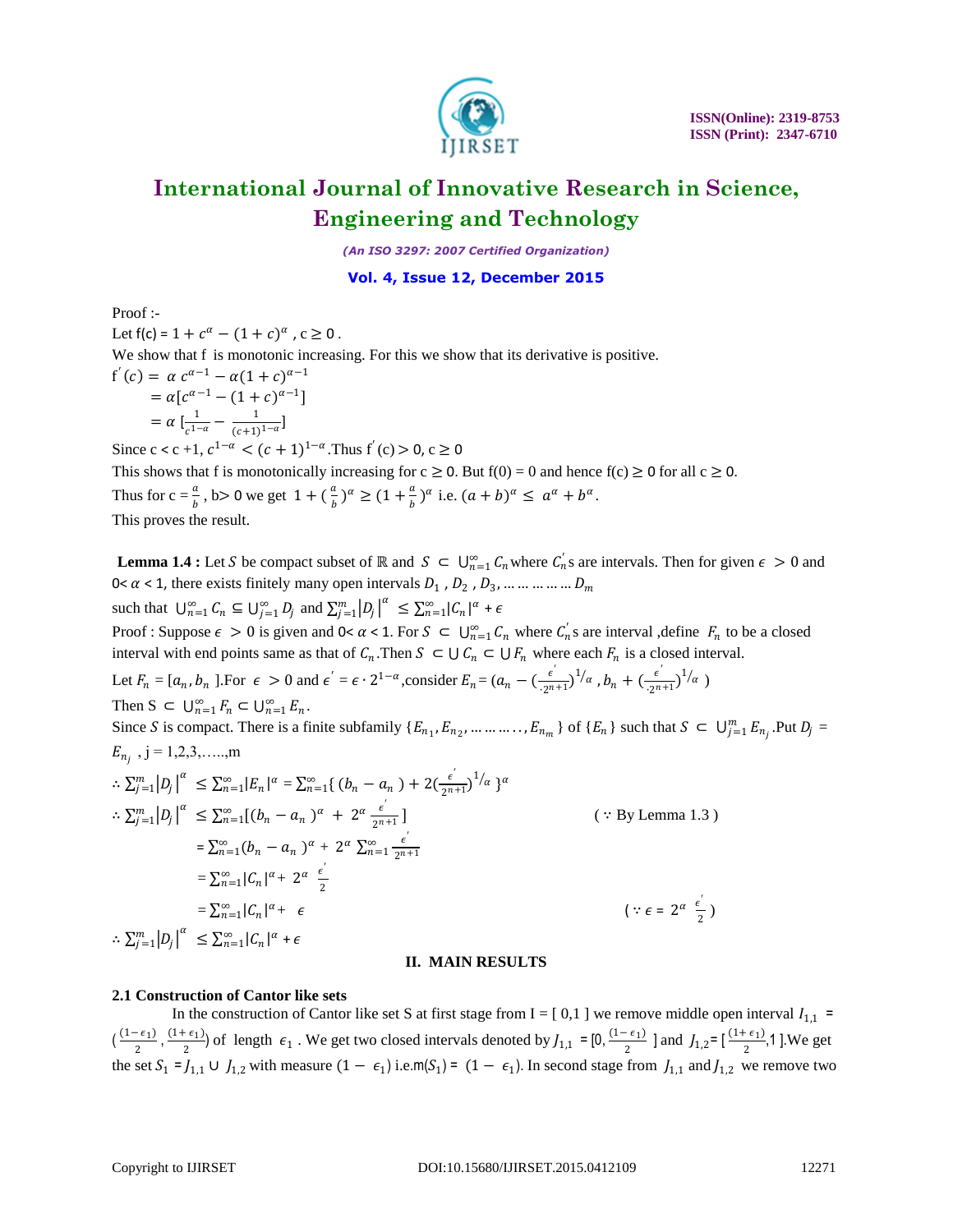

*(An ISO 3297: 2007 Certified Organization)*

### **Vol. 4, Issue 12, December 2015**

middle open intervals  $I_{1,2} = \left(\frac{(1-\epsilon_1)(1-\epsilon_2)}{4}\right)$ ,  $\frac{(1-\epsilon_1)(1+\epsilon_2)}{4}$  $\frac{1}{4}$ (1+  $\epsilon_2$ ) and  $I_{2,2} = \left(\frac{4 - (1 - \epsilon_1)(1 + \epsilon_2)}{4}, \frac{4 - (1 - \epsilon_1)(1 - \epsilon_2)}{4}\right)$  $\frac{1}{4}$ ). The remaining four closed intervals are denoted by  $J_{2,1}$ =  $[0, \frac{(1-\epsilon_1)(1-\epsilon_2)}{4}]$ ,  $J_{2,2}$  =  $[\frac{(1-\epsilon_1)(1+\epsilon_2)}{4}, \frac{(1-\epsilon_1)(1+\epsilon_2)}{2}]$  $\frac{1-\epsilon_1}{2}$ ],  $J_{2,3} = \left[\frac{(1+\epsilon_1)}{2}, \frac{4-(1-\epsilon_1)(1+\epsilon_2)}{4}\right]$  $\frac{1^{1++\epsilon_2j}}{4}$ ,  $J_{2,4}$ =  $\left[\frac{4-(1-\epsilon_1)(1-\epsilon_2)}{4},1\right]$ . ∴ Length of removed intervals =  $m(I_{1,2}) + m(I_{2,2}) = (1 - \epsilon_1)\epsilon_2 < (1 - \epsilon_1)$ We get the set  $S_2$  union of remaining four closed intervals i.e.  $S_2 = J_{2,1} \cup J_{2,2} \cup J_{2,3} \cup J_{2,4}$  with measure (1 –  $\epsilon_1$ )(1 –  $\epsilon_2$ ) i.e. m(S<sub>2</sub>) = (1 –  $\epsilon_1$ )(1 –  $\epsilon_2$ ) Continuing in this way we can construct Cantor like set  $S = \bigcap_{n=1}^{\infty} S_n$  with  $m(S) = \lim_{n \to \infty} m(S_n) =$  $\prod_{n=1}^{\infty} (1 - \epsilon_n)$ . This is from [3]. **Theorem 2.2 :** Hausdorff Dimension of Cantor like set S defined above is  $\frac{-\log 2}{\lim_{k\to\infty} \log \left[\prod_{n=1}^k \frac{(1-\epsilon_n)}{2}\right]^{\frac{1}{k}}$  i.e.  $\frac{-\log 2}{\gamma}$  if the required limit exists and inf{ $2^{j}$   $\prod_{n=1}^{j} \frac{(1-\epsilon_{n})}{2}$ 2  $\int_{n=1}^{j} \frac{(1-\epsilon_n)}{2} \Big|_0^{\alpha} \left[ \epsilon_{j+1} \right]^{\alpha} : j \ge 1 \} > 0.$ Proof : Let  $\alpha = \frac{-\log 2}{\pi}$  $\frac{\log 2}{\gamma}$ , where  $\gamma = \lim_{k \to \infty} \log \left[ \prod_{n=1}^{k} \frac{(1 - \epsilon_n)}{2} \right]$ 2  $\frac{k}{n-1} \frac{(1-\epsilon_n)}{2}$ ]<sup>1</sup>/<sub>k</sub> We first show that if  $\beta > \alpha$  then  $H^{\beta}(S) = 0$ . Take  $k \ge 1$  and let  $J_{1,k}, J_{2,k}, J_{3,k}$  merroom  $J_{2^k,k}$  be the family of  $2^k$  intervals remaining at  $k^{th}$  step whose union is  $S_k$ .  $|J_{j,k}|$  = Length of each  $J_{j,k} = \prod_{n=1}^{k} \frac{(1-\epsilon_n)^n}{2}$ 2  $\binom{k}{n-1}$   $\frac{(1-\epsilon_n)}{2}$   $\therefore$   $\left|J_{j,k}\right| \stackrel{\beta}{=} \left[\prod_{n=1}^{k} \frac{(1-\epsilon_n)}{2}\right]$ 2  $\binom{k}{n=1} \frac{(1-\epsilon_n)}{2}$ ]<sup> $\beta$ </sup>  $\sum_{j=1}^{2^k} |J_{j,k}|^{\beta} = \sum_{j=1}^{2^k} [\prod_{n=1}^k \frac{(1-\epsilon_n)}{2}]$ 2  $\sum_{j=1}^{2^k} \left[ \prod_{n=1}^k \frac{(1-\epsilon_n)}{2} \right] \beta = 2^k \left[ \prod_{n=1}^k \frac{(1-\epsilon_n)}{2} \right]$ 2  $_{n=1}^{k} \frac{(1-\epsilon_n)}{2}$ ]<sup> $\beta$ </sup> …………………………………..(1) Now  $\alpha = \frac{-\log 2}{\gamma}$ , where  $\gamma = \lim_{k \to \infty} \log \left[ \frac{k}{n} \right] \frac{(1 - \epsilon_n)}{2} \right]^{\frac{1}{k}}$  $\gamma$   $(2)$  $\gamma \leq \lim_{k \to \infty} \log \left( \frac{1}{2} \right)$  $\frac{1}{2}$  )<sup>k</sup> ]<sup>1</sup>/<sub>k</sub>  $(\because (1 - \epsilon_n) < 1 \forall n = 1, 2, 3, ..., k)$  $\gamma \leq \lim_{k \to \infty} \log(\frac{1}{2})$  $\frac{1}{2}$ ) = log( $\frac{1}{2}$  $(\frac{1}{2}) = -\log 2$ ∴  $\gamma \leq -\log 2$ . Thus  $\gamma < 0$ Now, since  $\beta > \alpha = \frac{-\log 2}{\alpha}$ γ ∴  $\beta \gamma$  < − log 2 ( ∵  $\gamma$  < 0 )  $\Rightarrow$  log 2 +  $\beta\gamma$  < 0  $\Rightarrow$  log 2 +  $\beta$  lim<sub>k→∞</sub> log[ $\prod_{n=1}^{k} \frac{(1-\epsilon_n)}{2}$ 2  $\binom{k}{n=1} \frac{(1-\epsilon_n)}{2}$ ]<sup>1</sup>/<sub>k</sub> < 0 ……………………………..(2) Now,  $2^k \prod_{n=1}^k \frac{(1-\epsilon_n)}{2}$ 2  $\int_{0}^{k} h^{2} = e^{\log \{2^{k} [\prod_{n=1}^{k} \frac{(1-\epsilon_{n})}{2}]^{\beta}\}}$ =  $e^{\{\log 2^k + \log [\prod_{n=1}^k (\frac{1-\epsilon_n}{2}]^{\beta}\}\}$  $= e^{\left\{k \log 2 + \beta \log \left[\prod_{n=1}^{k} \frac{(1-\epsilon_n)}{2}\right]\right\}}$  $= e^{k \{\log 2 + \frac{\beta}{k} \log \left[ \prod_{n=1}^{k} \frac{(1-\epsilon_n)}{2} \right] \} }$  $= e$ k {log 2+  $\beta$  log  $\left[\prod_{n=1}^{k} \frac{(1-\epsilon_n)}{2}\right]$  $^{1}/_{k}$ <sub>}</sub> Putting in equation (1)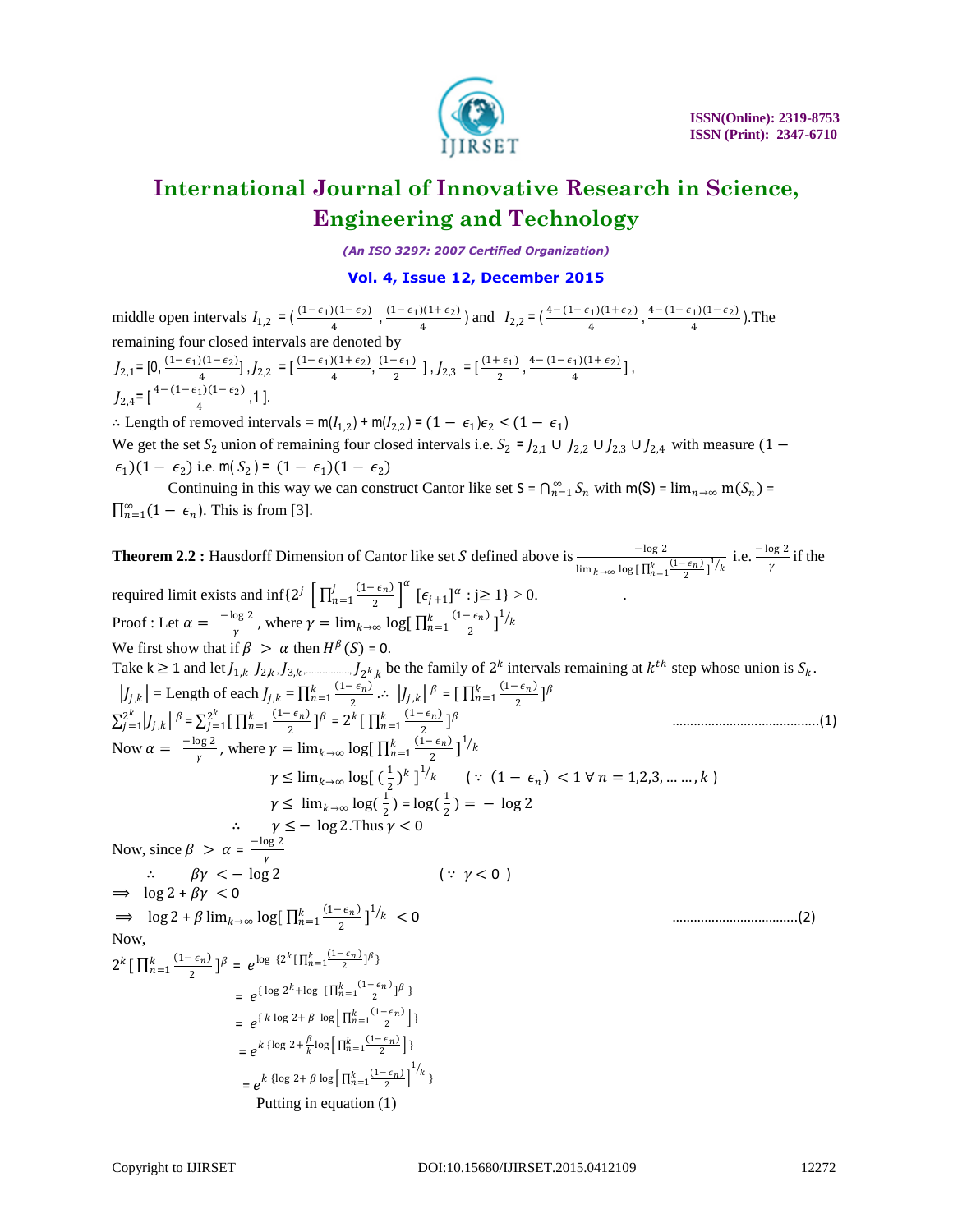

*(An ISO 3297: 2007 Certified Organization)*

### **Vol. 4, Issue 12, December 2015**

 $\sum_{j=1}^{2^k} |J_{j,k}|^{\beta}$  $\int_{j=1}^{2k} |J_{j,k}|^{\beta} = e^{k \{\log 2 + \beta \log \left[\prod_{n=1}^{k} \frac{(1-\epsilon_n)}{2}\right]}$  $^{1}/_{k}$  …………………………………..(3) We claim that  $\lim_{k\to\infty} e^{k \{\log 2 + \beta \log \left[\prod_{n=1}^{k} \frac{(1-\epsilon_n)}{2}\right]}\$  $^{1/k}$  } = 0 Since  $\log 2 + \beta \gamma$  is negative by equation (2), we can put  $\log 2 + \beta \gamma = -\delta_1$ ,  $\delta_1 > 0$ . If  $\gamma_k = \log \left[ \prod_{n=1}^k \frac{(1-\epsilon_n)}{2} \right]$ 2  $\frac{k}{n+1} \frac{(1-\epsilon_n)}{2}$ <sup>1</sup>/<sub>k</sub>, then lim γ<sub>k</sub> = γ and hence ∃ K<sub>1</sub> such that k ≥ K<sub>1</sub>  $\Rightarrow$   $|(\log 2 + \beta \gamma_k) + \delta_1| < \frac{\delta_1}{2}$ 2  $\Rightarrow$   $|(\log 2 + \beta \gamma_k) - (-\delta_1)| < \frac{\delta_1}{2}$ 2  $\Rightarrow -\delta_1 - \frac{\delta_1}{2} < (\log 2 + \beta \gamma_k) < -\delta_1 + \frac{\delta_1}{2}$ 2 2  $-\frac{3\delta_1}{2} < (\log 2 + \beta \gamma_k) < -\frac{\delta_1}{2}$ 2  $(100 - 7)$   $\frac{1}{2}$  $\Rightarrow$  k(log 2 +  $\beta \gamma_k$ ) <  $-\frac{k\delta_1}{2}$  $\frac{\delta_1}{2}$  :  $e^{k(\log 2 + \beta \gamma_k)} < e^{-\frac{k\delta_1}{2}}$ ,  $k \ge 1$ .  $0 < e^{k(\log 2 + \beta \gamma_k)} < e^{-\frac{k\delta_1}{2}}$  ∴  $\lim_{k\to\infty} e^{k(\log 2 + \beta \gamma_k)} = 0$ This proves that  $\lim_{k\to\infty} e^{k\{\log 2 + \beta \log \left[\prod_{n=1}^{k} \frac{(1-\epsilon_n)}{2}\right]}$  $^{1}/_{k}$ = 0 …………………………………..(4) Now, for  $\delta > 0$ , choose  $k \ge 1$  such that  $|J_{j,k}| = \prod_{n=1}^{k} \frac{(1 - \epsilon_n)}{2}$ 2  $\frac{k}{n=1} \frac{(1-\epsilon_n)}{2} < \delta$ , j = 1, 2, ....., 2<sup>k</sup>. This is possible if  $\lim_{k\to\infty} \prod_{n=1}^{k} (1 - \epsilon_n)$  exists and then  $\prod_{n=1}^{\infty} \frac{(1 - \epsilon_n)}{2}$ 2  $\sum_{n=1}^{\infty} \frac{(1-\epsilon_n)}{2} = \lim_{k \to \infty} \frac{\prod_{n=1}^{k} (1-\epsilon_n)}{2^k}$  $\frac{(1-\epsilon_n)}{2^k}$  =  $\lim_{k\to\infty} \prod_{n=1}^k (1-\epsilon_n)$  $\lim_{k\to\infty}\frac{1}{2^k}$  $\frac{1}{2^k}$  = 0. Then {  $J_{j,k}$  : j = 1, 2, ...., 2<sup>k</sup> } is a  $\delta$  – cover of  $S_k$  and therefore of S. Now  $H^{\beta}{}_{\delta}(S) = \inf \{ \sum_{i=1}^{\infty} |U_i|^{\beta} : \{U_i\} \text{ is a } \delta \text{- cover of } S \}$ . Since  $S = \bigcap_{k=1}^{\infty} S_k$ ,  $S \subset S_k$  and  $S_k = \bigcup_{j=1}^{2^k} J_{j,k}$  $_{j=1}^{2^{n}}J_{j,k}$ ,  $\therefore H^{\beta}{}_{\delta}(S) \leq \sum_{j=1}^{2^{k}} |J_{j,k}|^{\beta}$  $\int_{j=1}^{k} |J_{j,k}|^{\beta} = e^{k \{\log 2 + \beta \log \left[\prod_{n=1}^{k} \frac{(1-\epsilon_n)}{2}\right]}$  $^{1/2}$ As  $\delta \to 0$ ,  $k \to \infty$ Now  $H^{\beta}(S) = \lim_{\delta \to 0} H^{\beta}{}_{\delta}(S) \leq \lim_{k \to \infty} e^{k \{\log 2 + \beta \log \left[\prod_{n=1}^{k} \frac{(1 - \epsilon_n)}{2}\right]}$  $\binom{1}{k}$  = 0 (By equation (4))  $\therefore H^{\beta}(S) = 0$ Thus  $(\alpha, \infty) \subset {\beta > 0 : H^{\beta}(S) = 0}$  $\therefore$  inf{  $\beta > 0$  :  $H^{\beta}(S) = 0$  }  $\leq \alpha$  $\therefore$   $\dim_H(S) \leq \alpha$ Now to show that  $\dim_H(S) \geq \alpha$ suppose further that  $\eta = \inf \{ 2^j \prod_{n=1}^j \frac{(1 - \epsilon_n)}{2} \}$ 2  $\int_{n=1}^{j} \frac{(1-\epsilon_n)}{2} \, \Big|^{\alpha} \, [\epsilon_{j+1}]^{\alpha}$ : j≥ 1} > 0 ……………………..(6) We prove that  $H^{\alpha}(S) > 0$ . This will imply that  $dim_H(S) \ge \alpha$  as by property of Hausdorff Dimension  $dim_H(S) = sup\{ \gamma \ge 0 : H^{\gamma}(S) > 0 \}$ Now we claim that  $H^{\alpha}(S) \geq \eta$ Suppose  $\{C_i\}$  is any countable cover of S by nonempty intervals. We show that  $\sum |C_i|^{\alpha} \geq \eta$ . For any  $\epsilon > 0$  we choose  $\{D_i\}$  a finite collection of open or closed intervals covering S such that  $\sum_{i=1}^{m} |D_i|^{\alpha} < \sum_{i=1}^{\infty} |C_i|^{\alpha}$ =1 + (By Lemma I.4) …………………………..(7) By taking intersection of  $D_i$  with [0,1] we may assume that  $D_i \subset [0,1]$ ,  $\forall i = 1,2,3,...,...,...,m$ For each  $D_i$  choose  $k_i$ ,  $i = 1,2,3,.........$ , m such that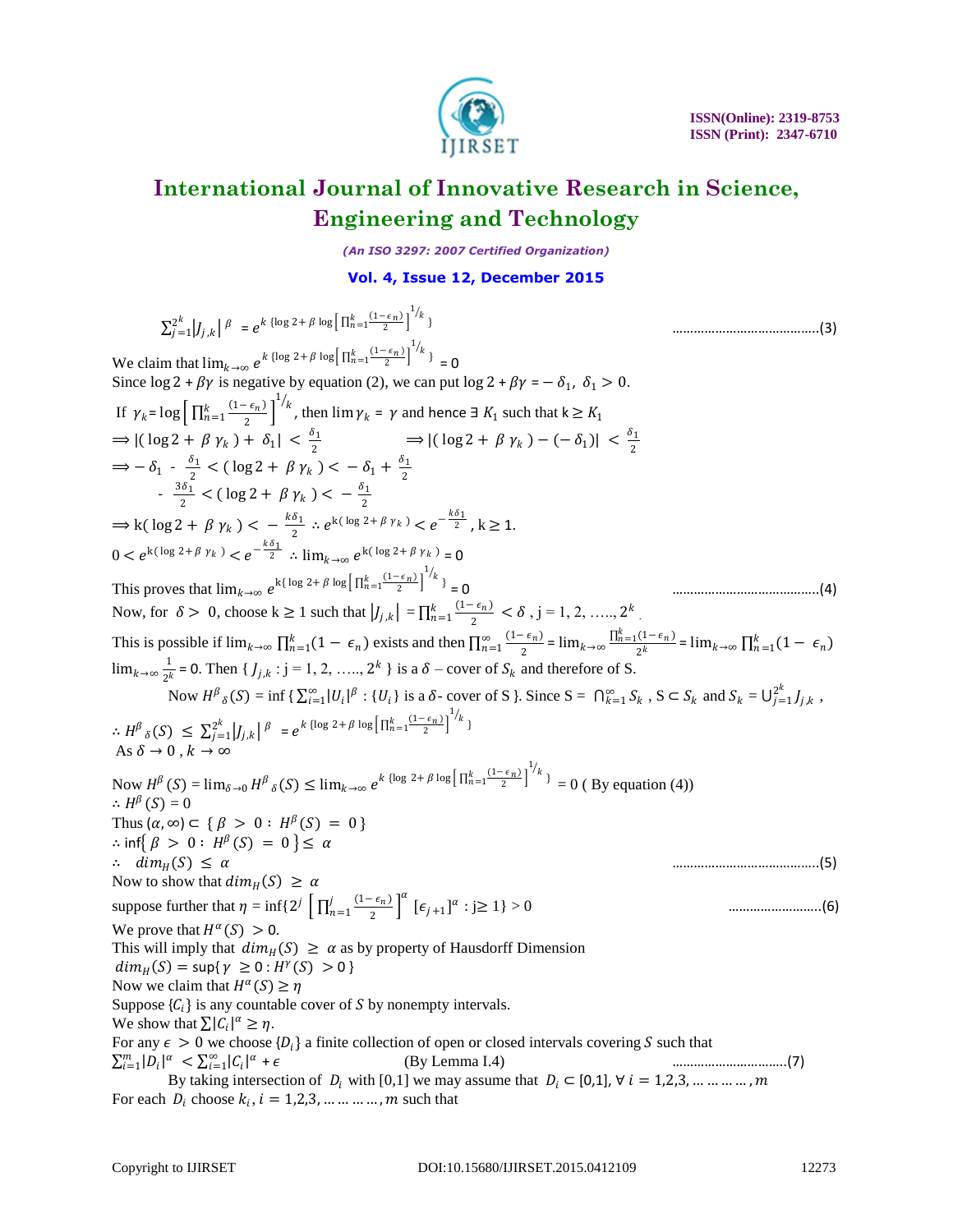

*(An ISO 3297: 2007 Certified Organization)*

### **Vol. 4, Issue 12, December 2015**

 $\prod_{n=1}^{k_i} \frac{(1-\epsilon_n)}{2}$ 2  $\frac{k_i}{n=1} \frac{(1-\epsilon_n)}{2} \left| \epsilon_{k_i+1} \right| \leq |D_i| < \left[ \prod_{n=1}^{k_i-1} \frac{(1-\epsilon_n)}{2} \right]$ 2  $\left[\begin{array}{c} k_i-1 \ (1-\epsilon_n) \\ n=1 \end{array}\right] \epsilon_{k_i}$  ……………………………..(8) Then  $D_i$  can intersect at most one basic interval of  $S_{k_i}$ . If  $D_i$  intersects two intervals each of length  $\prod_{n=1}^{k_i} \frac{(1-\epsilon_n)}{2}$ 2  $\frac{k_i}{n+1} \frac{(1-\epsilon_n)}{2}$  of  $S_{k_i}$  then  $|D_i| \geq \left[ \prod_{n=1}^{k_i-1} \frac{(1-\epsilon_n)}{2} \right]$ 2  $\left[\frac{k_i-1}{n-1}\frac{(1-\epsilon_n)}{2}\right] \epsilon_{k_i}$  which is distance between consecutive intervals of  $S_{k_i}$  which is false. If  $j \geq k_i$  then the basic intervals of  $S_j$  are [o,  $\prod_{n=1}^{j} \frac{(1 - \epsilon_n)}{2}$ ] 2  $\frac{j}{n=1} \frac{(1-\epsilon_n)}{2}$ ]U ... ... ... ... ... U  $\left[\frac{2^j - \prod_{n=1}^j (1-\epsilon_n)}{2^j}\right]$  $\frac{1}{2^j}$ , 1] These are  $2^j$  basic intervals. Choose  $j \ge k_1, k_2, \dots, k_m$  so that  $|D_i| \ge \left| \prod_{n=1}^{j} \frac{(1 - \epsilon_n)}{2} \right|$ 2  $\int_{n=1}^{j} \frac{(1-\epsilon_n)}{2} \epsilon_{j+1}$  for all  $i = 1, 2, 3, \dots, m$ . For  $i = 1, 2, 3, ..., m$ , if  $N_{k_i}$  is the number of sets  $D_i$  which intersect the basic intervals of  $S_j$ . Then  $\{D_i\}$  intersects all 2<sup>*j*</sup> basic intervals of length  $\prod_{n=1}^{j} \frac{(1-\epsilon_n)}{2}$ 2  $\sum_{n=1}^{j} \frac{(1-\epsilon_n)}{2}$  in S<sub>j</sub> and  $\sum_{i=1}^{m} N_{k_i} = 2^j$ . From equation (8)  $|D_i| \ge \left[\prod_{n=1}^j \frac{(1-\epsilon_n)}{2}\right]$ 2  $\left\{\frac{n}{n-1} \frac{(1-\epsilon_n)}{2}\right\} \epsilon_{j+1}$ ∴  $|D_i|^{\alpha} \geq \left\{ \left[ \prod_{n=1}^{j} \frac{(1-\epsilon_n)}{2} \right] \epsilon_{j+1} \right\}^{\alpha}$ 2  $|D_i|^{\alpha} \geq \left[ \prod_{n=1}^j \frac{(1-\epsilon_n)}{2} \right]$ 2  $\int_{n=1}^{j} \frac{(1-\epsilon_n)}{2} \, \Big|^{\alpha} \, [\epsilon_{j+1}]^{\alpha}$  $\sum_{N_{k_i}} |D_i|^{\alpha} \ge \left[ \prod_{n=1}^{j} \frac{(1-\epsilon_n)}{2} \right]$ 2  $\int_{n=1}^{j} \frac{(1-\epsilon_n)}{2} \, \Big|^{\alpha} \, [\epsilon_{j+1}]^{\alpha} \, N_{k_j}$  $\therefore \sum_{i=1}^m |D_i|^\alpha \ge \left[ \prod_{n=1}^j \frac{(1-\epsilon_n)}{2} \right]^\alpha [\epsilon_{j+1}]^\alpha \sum_{i=1}^m N_{k_i}$ 2  $\sum_{i=1}^{m} |D_i|^{\alpha} \geq \left[ \prod_{n=1}^{j} \frac{(1-\epsilon_n)}{2} \right]$ 2  $\int_{n=1}^{j} \frac{(1-\epsilon_n)}{2} \, \int_{0}^{\alpha} \left[ \epsilon_{j+1} \right] \alpha \, 2^{j}$ (  $\because\sum_{i=1}^mN_{k_i}=2^j$  ) ∴  $\sum_{i=1}^{m} |D_i|^{\alpha} \geq 2^j \left[ \prod_{n=1}^{j} \frac{(1-\epsilon_n)}{2} \right]$ 2  $\int_{n=1}^{j} \frac{(1-\epsilon_n)}{2} \, \Big|^{a} \left[ \epsilon_{j+1} \right]^{a}$ But  $\sum_{i=1}^{\infty} |C_i|^{\alpha} + \epsilon > \sum_{i=1}^{m} |D_i|^{\alpha}$  $\sum_{i=1}^{\infty} |C_i|^{\alpha} + \epsilon > 2^j \left[ \prod_{n=1}^{j} \frac{(1-\epsilon_n)}{2} \right]$ 2  $\int_{n=1}^{j} \frac{(1-\epsilon_n)}{2} \, \Big|^{\alpha} \, [\epsilon_{j+1}]^{\alpha} \ge \eta$  (From equation(6)) ∴  $\sum_{i=1}^{\infty} |C_i|^{\alpha} + \epsilon \ge \eta$ . Since  $\epsilon > 0$  is arbitrary,  $\sum_{i=1}^{\infty} |C_i|^{\alpha} + \epsilon \ge \eta$ i.e. inf $\sum_{i=1}^{\infty} |C_i|^{\alpha} + \epsilon : \{C_i\}$  is countable cover of  $S \ge \eta$  $\therefore H^{\alpha}$ () ≥ > 0 ……………………………..(9) By property of Hausdorff Dimension  $dim_H(S) = sup\{ \gamma \ge 0 : H^{\gamma}(S) > 0 \}$ Since  $H^{\alpha}$  $(By$  equation  $(9)$ )  $\therefore \alpha \in \{ \gamma \geq 0 : H^{\gamma}(S) > 0 \}$  $\therefore$  sup{ $\gamma \geq 0$  :  $H^{\gamma}(S) > 0$  }  $\geq \alpha$  $\therefore$   $\dim_H(S) \ge \alpha$  [10] From equations (5) and (10), we get,  $dim_H(S) = \alpha$ We consider now several particular cases of  $\{\epsilon_n\}$  where the condition in equation (6) is satisfied so that the

result in Theorem 2.2 holds.

**Case I :** Cantor ternary set. It is obtained by taking  $\epsilon_n = \frac{1}{3}$  $rac{1}{3}$  for all n  $\geq 1$ .

Thus 
$$
\prod_{n=1}^{k} \frac{(1 - \epsilon_n)}{2} = \prod_{n=1}^{k} \frac{\left(1 - \frac{1}{3}\right)}{2} = \left(\frac{1}{3}\right)^k
$$
  

$$
\therefore \left[\prod_{n=1}^{k} \frac{(1 - \epsilon_n)}{2}\right]^{1/k} = \frac{1}{3}
$$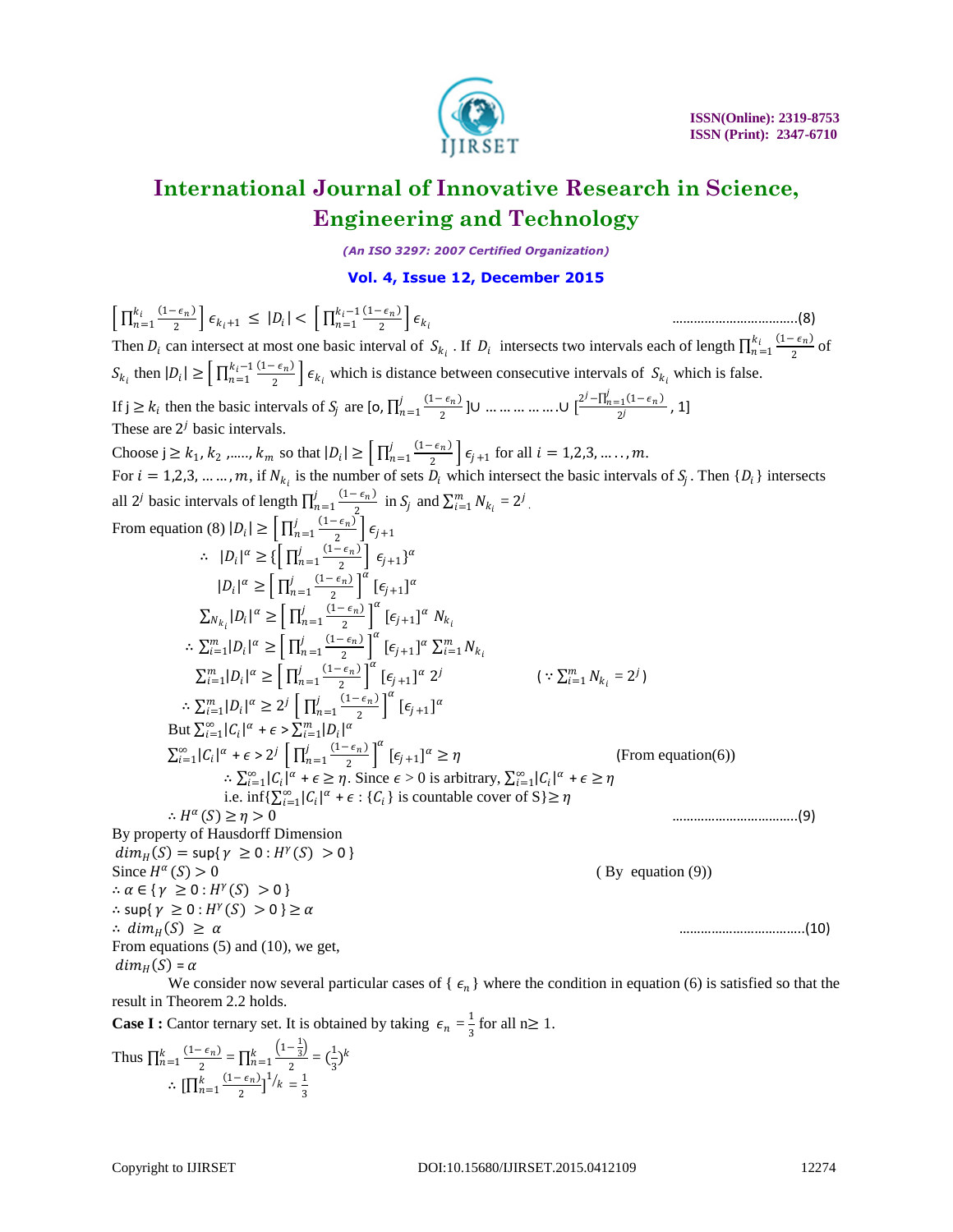

*(An ISO 3297: 2007 Certified Organization)*

**Vol. 4, Issue 12, December 2015**

$$
\therefore \log \left[\prod_{n=1}^{k} \frac{(1-\epsilon_{n})}{2} \right]^{1/k} = \log(\frac{1}{3})
$$
\n
$$
\alpha = \frac{\log 2}{\lim_{n \to \infty} \log |\prod_{n=1}^{k} \frac{(1-\epsilon_{n})}{2}|^{1/k}} = \frac{-\log \frac{2}{3}}{\log \frac{1}{3}}
$$
\n
$$
\alpha = \frac{\log 2}{\log \frac{2}{3}}
$$
\n
$$
\therefore 3^{\alpha} = 2
$$
\nNow 2<sup>j</sup>  $\left[\prod_{n=1}^{j} \frac{(1-\epsilon_{n})}{2}\right]^{\alpha} [\epsilon_{j+1}]^{\alpha} = 2^{j} (\frac{1}{3})^{\alpha} (\frac{1}{3})^{\alpha}$ \n
$$
= 2^{j} 2^{-j} \frac{1}{2}
$$
\n
$$
\therefore \inf \left[2^{j} \left[\prod_{n=1}^{j} \frac{(1-\epsilon_{n})}{2}\right]^{\alpha} [\epsilon_{j+1}]^{\alpha} : j \ge 1 \right] = \frac{1}{2}
$$
\nCase II : Consider the case  $\epsilon_{n} = \epsilon$  for all n ≥ 1,  $\epsilon$  < 1.  
\nThus  $\prod_{n=1}^{k} \frac{(1-\epsilon_{n})}{2} = \prod_{n=1}^{k} \frac{(1-\epsilon_{n})}{2} = (\frac{1-\epsilon_{n}}{2})^{k}$ \n
$$
\therefore \left[\prod_{n=1}^{k} \frac{(1-\epsilon_{n})}{2}\right]^{1/k} = \frac{1-\epsilon}{2}
$$
\n
$$
\therefore \log \left[\prod_{n=1}^{k} \frac{(1-\epsilon_{n})}{2}\right]^{1/k} = \log(\frac{1-\epsilon}{2})
$$
\nAlso  $\alpha = \frac{-\log 2}{\lim_{k \to \infty} \log[\prod_{n=1}^{k} \frac{(1-\epsilon_{n})}{2}]^{1/k}}$ \n
$$
= \frac{-\log 2}{\log(\frac{1-\epsilon}{2})} = -\log 2
$$
\n
$$
\therefore \log(\frac{1-\epsilon}{2}) = -\log 2
$$
\n
$$
\therefore \log(\frac{1-\epsilon}{2}) = -\log 2 - 1
$$
\n
$$
\therefore \frac{1-\epsilon}{2} = 2^{-1}
$$
\nNow <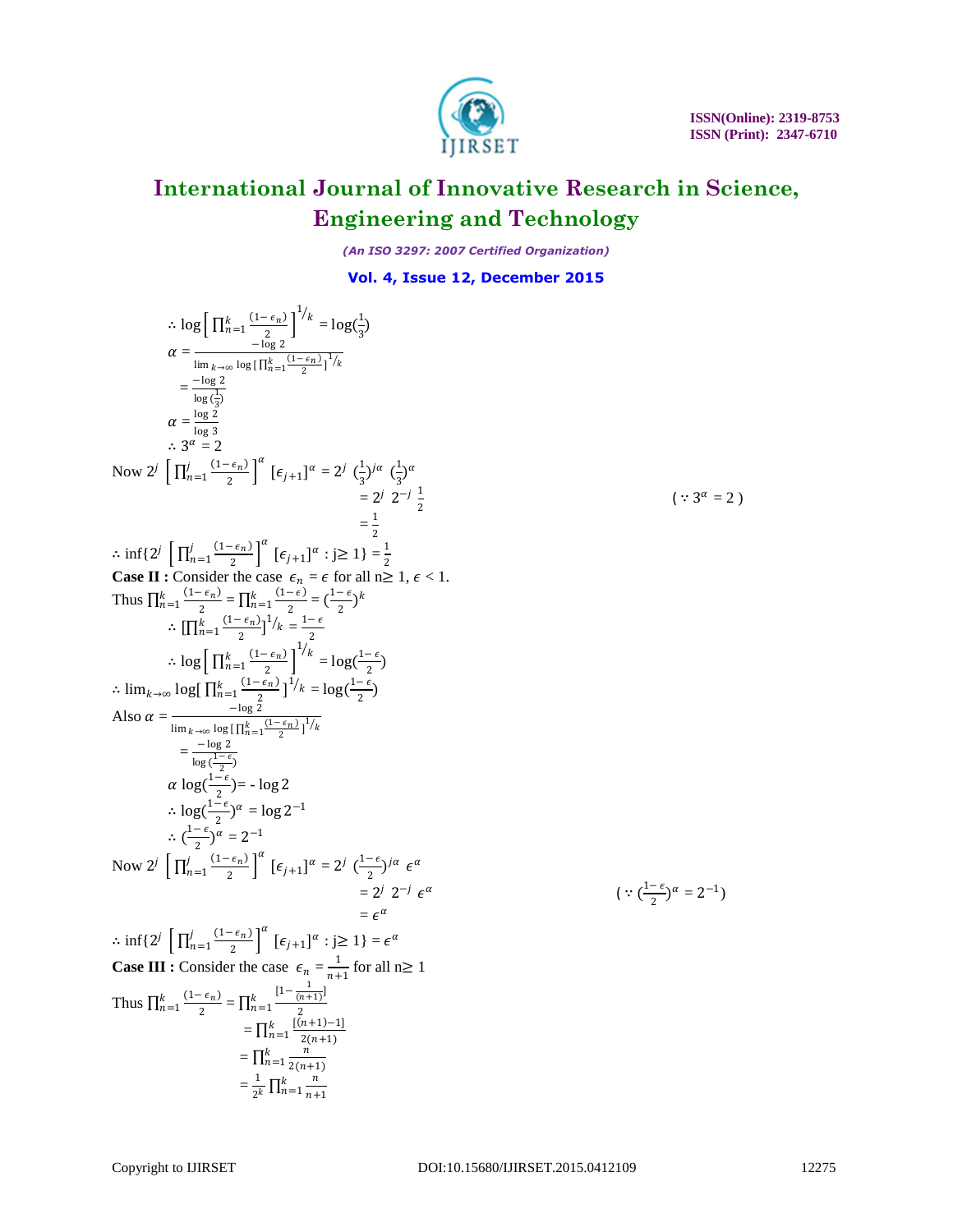

*(An ISO 3297: 2007 Certified Organization)*

### **Vol. 4, Issue 12, December 2015**

$$
\begin{split}\n&= \frac{1}{2^k} \frac{1}{2} \frac{2}{3} \frac{3}{4} \frac{4}{5} \cdot \cdots \frac{k}{(k+1)} \\
&\prod_{n=1}^k \frac{(1-\epsilon_n)}{2} = \frac{1}{2^k} \frac{1}{k+1} \\
&\therefore \left[ \prod_{n=1}^k \frac{(1-\epsilon_n)}{2} \right]^{1/k} = \left[ \frac{1}{2^k(k+1)} \right]^{1/k} = \frac{1}{2(k+1)^{1/k}} = \frac{1}{2} \left( \frac{1}{k+1} \right)^{1/k} \\
&\therefore \log \left[ \prod_{n=1}^k \frac{(1-\epsilon_n)}{2} \right]^{1/k} = \log \left[ \frac{1}{2} \left( \frac{1}{k+1} \right)^{1/k} \right] \\
&\alpha = \frac{\log 2}{\lim_{k \to \infty} \log \left[ \frac{1}{2} \left( \frac{1}{k+1} \right)^{1/k} \right]} \\
&= \frac{-\log 2}{\lim_{k \to \infty} \log \left[ \frac{1}{2} \left( \frac{1}{k+1} \right)^{1/k} \right]} \\
&= \frac{-\log 2}{\log \left( \frac{1}{2} \right)} \\
&\alpha = \frac{-\log 2}{-\log 2} = 1 \\
&\therefore \alpha = 1 \\
&\text{Now } 2^j \left[ \prod_{n=1}^j \frac{(1-\epsilon_n)}{2} \right]^\alpha \left[ \epsilon_{j+1} \right]^\alpha = 2^j \left[ \frac{1}{2^j(j+1)} \right] \frac{1}{(j+2)} = \frac{1}{(j+1)(j+2)} \\
&\therefore \inf \{ 2^j \left[ \prod_{n=1}^j \frac{(1-\epsilon_n)}{2} \right]^\alpha \left[ \epsilon_{j+1} \right]^\alpha : j \ge 1 \} = 0\n\end{split}
$$

 $\alpha = 1$  but inf{ $2^{j}$   $\left[\prod_{n=1}^{j} \frac{(1-\epsilon_{n})}{2}\right]$ 2  $\int_{n=1}^{j} \frac{(1-\epsilon_n)}{2} \, \Big|^{\alpha}$  [ $\epsilon_{j+1}$ ] $\alpha$  : j $\geq 1$ ] = 0 i.e. condition is not satisfied. **Case IV :** Consider the case  $\epsilon_n = \frac{n}{2(n+1)}$  $\frac{n}{2(n+1)}$  for all  $n \geq 1$ .

Thus 
$$
\prod_{n=1}^{k} \frac{(1-\epsilon_{n})}{2} = \prod_{n=1}^{k} \frac{[1-\frac{n}{2(n+1)}]}{2(n+1)}
$$
  
\n
$$
= \prod_{n=1}^{k} \frac{[2(n+1)-n]}{4(n+1)}
$$
  
\n
$$
= \prod_{n=1}^{k} \frac{n+2}{4(n+1)}
$$
  
\n
$$
= \frac{1}{4^{k}} \prod_{n=1}^{k} \frac{n+2}{n+1}
$$
  
\n
$$
= \frac{1}{4^{k}} \frac{3}{2} \frac{4}{3} \frac{5}{4} \frac{6}{5} \dots \frac{(k+2)}{(k+1)}
$$
  
\n
$$
\prod_{n=1}^{k} \frac{(1-\epsilon_{n})}{2} = \frac{1}{4^{k}} \frac{(k+2)}{2}
$$
  
\n
$$
\therefore \left[\prod_{n=1}^{k} \frac{(1-\epsilon_{n})}{2}\right]^{1/k} = \left[\frac{(k+2)}{2 \cdot 4^{k}}\right]^{1/k} = \frac{(k+2)^{1/k}}{4 \cdot 2^{1/k}} = \frac{1}{4} \left(1 + \frac{k}{2}\right)^{1/k}
$$
  
\n
$$
\therefore \log \left[\prod_{n=1}^{k} \frac{(1-\epsilon_{n})}{2}\right]^{1/k} = \log \left[\frac{1}{4} \left(1 + \frac{k}{2}\right)^{1/k}\right]
$$
  
\n
$$
\alpha = \frac{\log 2}{\lim_{k \to \infty} \log \left[\frac{1}{4} \left(1 + \frac{k}{2}\right)^{1/k}\right]}
$$
  
\n
$$
= \frac{-\log 2}{\log \left(\frac{1}{4}\right)}
$$
  
\n
$$
\alpha = \frac{\log 2}{\log \frac{1}{4}} = \frac{1}{2}
$$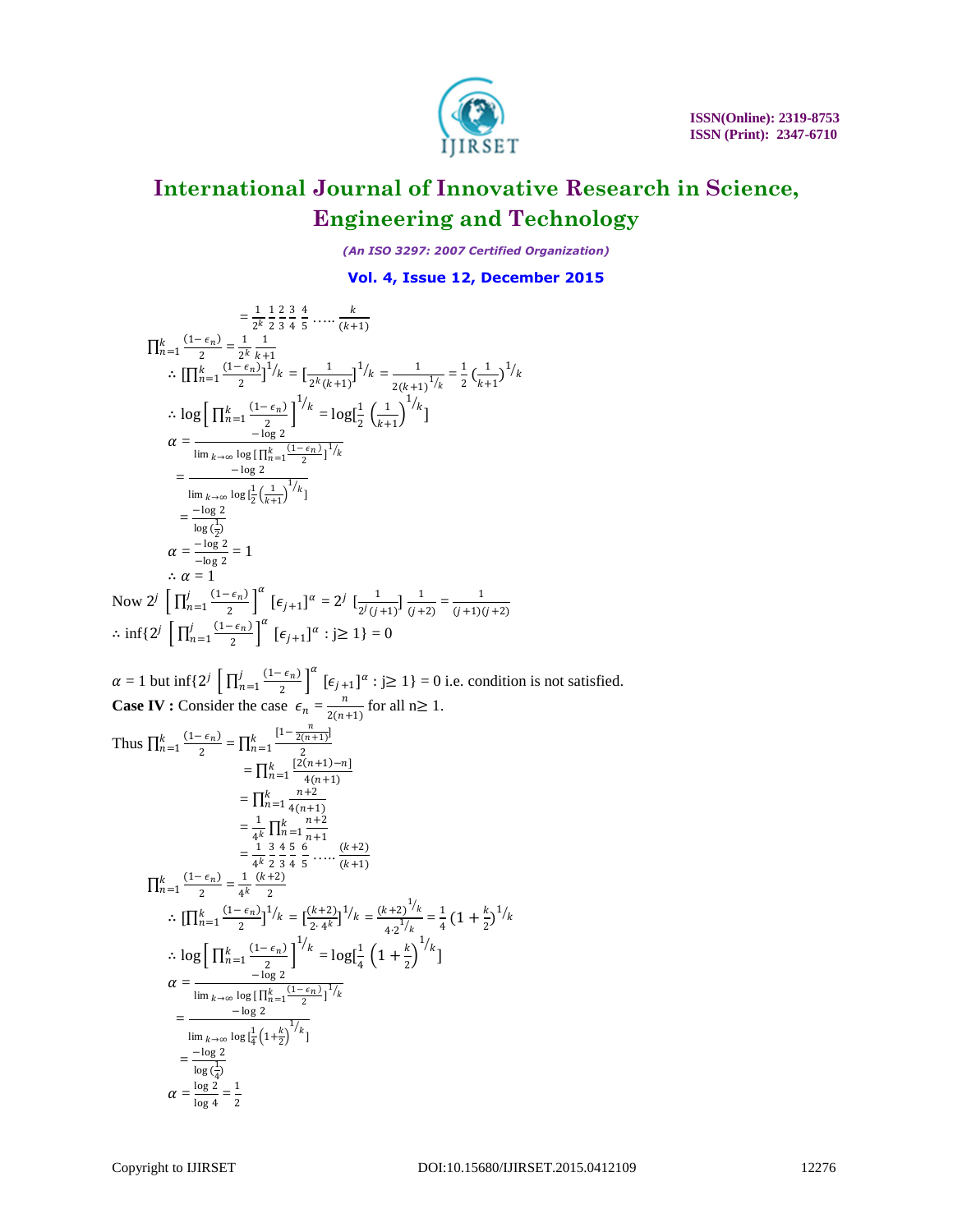

*(An ISO 3297: 2007 Certified Organization)*

**Vol. 4, Issue 12, December 2015**

$$
\therefore \alpha = \frac{1}{2}
$$
  
\nNow  $2^{j} \left[ \prod_{n=1}^{j} \frac{(1-\epsilon_{n})}{2} \right]^{\alpha} [\epsilon_{j+1}]^{\alpha} = 2^{j} \left[ \frac{1}{4^{j}} \left( \frac{j+2}{2} \right) \right]^{1/2} \left[ \frac{j+1}{2(j+2)} \right]^{1/2}$   
\n
$$
= \frac{2^{j}}{2^{j}} \left( \frac{j+2}{2} \right)^{1/2} \left[ \frac{j+1}{2(j+2)} \right]^{1/2}
$$
  
\n
$$
= \left( \frac{j+1}{4} \right)^{1/2}
$$
  
\n
$$
\therefore \inf \{ 2^{j} \left[ \prod_{n=1}^{j} \frac{(1-\epsilon_{n})}{2} \right]^{\alpha} [\epsilon_{j+1}]^{\alpha} : j \ge 1 \} = \frac{\sqrt{2}}{2} = \frac{1}{\sqrt{2}}
$$

#### **Definition 2.3 Box counting dimension**

Let F be any nonempty bounded subset of  $\mathbb{R}^n$  and let  $N_\delta(F)$  be the smallest number of sets of diameter at most  $\delta$  which can cover F. The lower and upper box dimensions of F are defined respectively as  $dim_B(F)$  =  $\lim_{\delta \to 0} \frac{\log N_{\delta}(F)}{-\log \delta}$  $\frac{g N_{\delta}(F)}{-\log \delta}$  and  $\overline{dim}_B(F) = \overline{lim}_{\delta \to 0} \frac{\log N_{\delta}(F)}{-\log \delta}$  $-\log \delta$ .

 If the lower and upper box-counting dimensions of F are equal then the common value is called box-counting dimension of F or box- dimension of F and  $dim_B(F) = \lim_{\delta \to 0} \frac{\log N_\delta(F)}{\log \delta}$  $\frac{g N \delta(r)}{-\log \delta}$ . Above definitions are taken from [2]. **Theorem 2.4:** Lower and upper box-dimensions of Cantor like set S associated with  $\{\epsilon_n\}$  of positive numbers less than 1 with  $\sum \epsilon_j = \infty$  satisfy  $\dim_B(S) \ge \lim_{k \to \infty} \frac{\log 2}{\det(S)}$  $\frac{\log 2}{-\log\left[\prod_{n=1}^{k} \frac{(1-\epsilon_n)}{2}\right]^{\frac{1}{k}} \left[\epsilon_{k+1}\right]^{\frac{1}{k}}}\text{ and } dim_B(S) \leq$  $\overline{\lim}_{k\to\infty} \frac{\log 2}{\sqrt{1-\frac{\log k}{n}}}$  $-\log$   $[2 \prod_{n=1}^{k} \frac{(1-\epsilon_n)}{2}]^{1/k}$ .

Proof : We know that in the construction of Cantor like set S, at  $k^{th}$  stage the set  $S_k$  consists of union of  $2^k$ disjoint intervals each of length  $\prod_{n=1}^{k} \frac{(1-\epsilon_n)}{2}$ 2  $\frac{k}{n-1}$   $\frac{(1-\epsilon_n)}{2}$ . For  $0 < \delta < 1$ , let U be an interval with  $|U| < \delta$ . Choose  $k \ge 1$  such that  $2 \prod_{n=1}^{k} \frac{(1-\epsilon_n)}{2}$ 2  $\frac{k}{n-1} \frac{(1-\epsilon_n)}{2} \ge \delta > 2 \prod_{n=1}^{k+1} \frac{(1-\epsilon_n)}{2}$ 2  $\lim_{n=1}^{k+1} \frac{(1-\epsilon_n)}{2}$ . This is possible since  $\lim_{k\to\infty} \prod_{n=1}^{k} (1-\epsilon_n)$  exists. Then U can cover at most one interval among  $2^k$  intervals of length  $\prod_{n=1}^k \frac{(1-\epsilon_n)^k}{2^n}$ 2  $\frac{k}{n+1} \frac{(1-\epsilon_n)}{2}$ . For if U contains more than one interval from  $J_{j,k}$  then  $\delta > |U| \geq 2 \prod_{n=1}^{k} \frac{(1-\epsilon_n)^n}{2}$ 2  $\frac{k}{n+1} \frac{(1-\epsilon_n)}{2}$ .

$$
\therefore \delta > 2 \prod_{n=1}^{k} \frac{(1 - \epsilon_n)}{2} \text{ which is not possible because } \delta \le 2 \prod_{n=1}^{k} \frac{(1 - \epsilon_n)}{2}.
$$
  
\n
$$
\therefore \text{ At most } 2^k \text{ intervals of diameter less than } \delta \text{ are required to cover } S.
$$
  
\n
$$
\therefore N_{\delta}(S) \le 2^k
$$
  
\nNow  $\delta \le 2 \prod_{n=1}^{k} \frac{(1 - \epsilon_n)}{2}$   
\n
$$
\log \delta \le \log[2 \prod_{n=1}^{k} \frac{(1 - \epsilon_n)}{2}]
$$
  
\n
$$
-\log \delta \ge -\log[2 \prod_{n=1}^{k} \frac{(1 - \epsilon_n)}{2}]
$$
  
\n
$$
\therefore \frac{1}{-\log \delta} \le \frac{1}{-\log[2 \prod_{n=1}^{k} \frac{(1 - \epsilon_n)}{2}]}
$$
  
\n
$$
\therefore \quad -\log \delta > 0
$$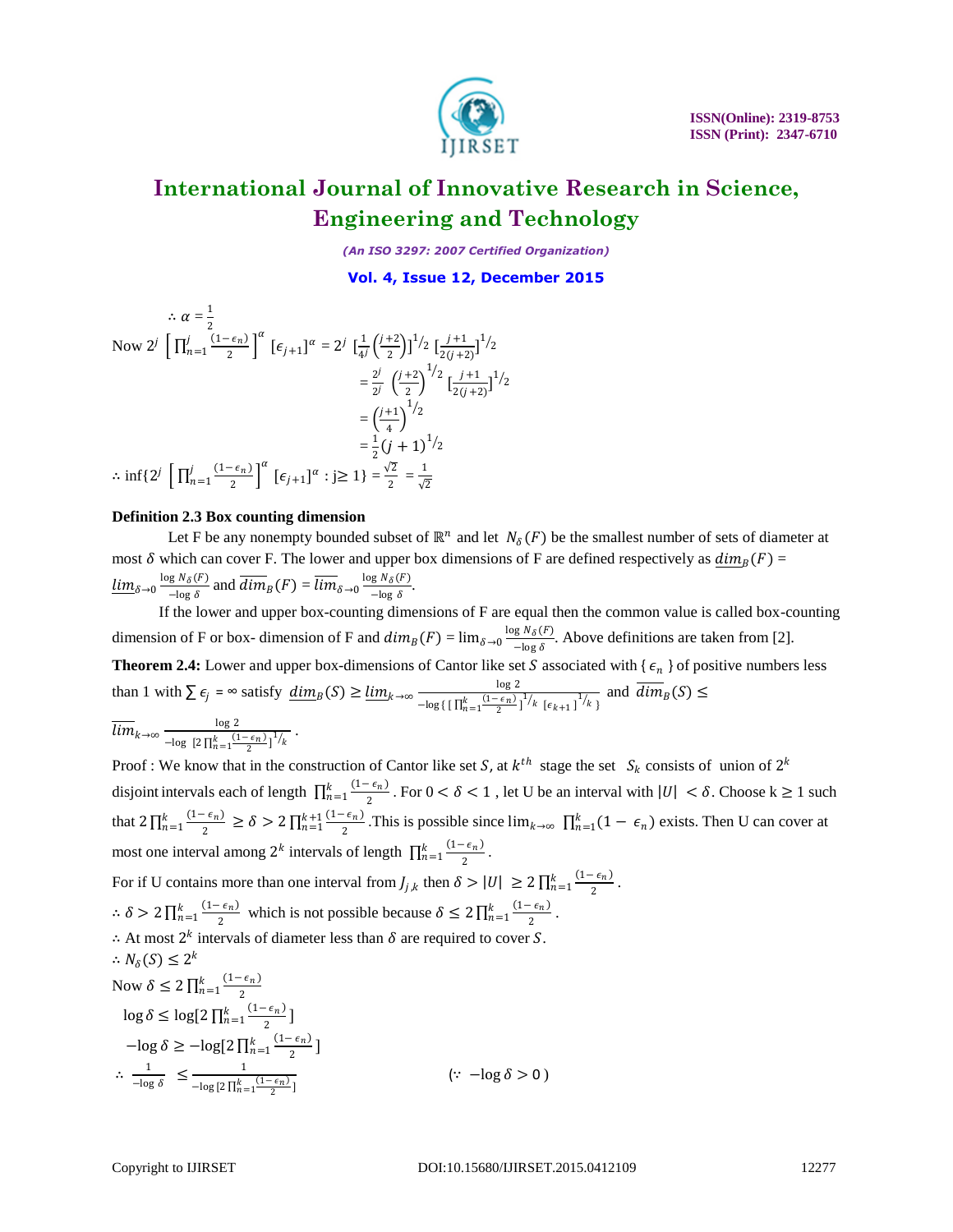

*(An ISO 3297: 2007 Certified Organization)*

#### **Vol. 4, Issue 12, December 2015**

By definition  $\overline{dim}_B(S) = \overline{lim}_{\delta \to 0} \frac{\log N_\delta(S)}{\log \delta}$  $\frac{g N_{\delta}(S)}{-\log \delta}$ . Since  $\delta \to 0$  if and only if  $k \to \infty$ , we have

$$
\overline{dim}_B(S) \le \overline{lim}_{k \to \infty} \frac{\log 2^k}{-\log[2 \prod_{n=1}^k \frac{(1-\epsilon_n)}{2}]}
$$
\n
$$
\le \overline{lim}_{k \to \infty} \frac{\log 2^k}{-\log[2 \prod_{n=1}^k \frac{(1-\epsilon_n)}{2}]^{k/k}}
$$
\n
$$
\le \overline{lim}_{k \to \infty} \frac{k \log 2}{-\log[2 \prod_{n=1}^k \frac{(1-\epsilon_n)}{2}]^{1/k}}
$$
\n
$$
\therefore \quad \overline{dim}_B(S) \le \overline{lim}_{k \to \infty} \frac{\log 2}{-\log[2 \prod_{n=1}^k \frac{(1-\epsilon_n)}{2}]^{1/k}}
$$

Now to show that  $\underline{dim}_B(S) \ge \underline{lim}_{k \to \infty} \frac{\log 2}{\sqrt{(\log k)^{-(1-\epsilon_n)}}}$  $\frac{\log 2}{-\log\left[\prod_{n=1}^k\frac{(1-\epsilon_n)}{2}\right]^{\frac{1}{k}}\left[\epsilon_{k+1}\right]^{\frac{1}{k}}},$  consider an interval U of length less than  $\delta, \delta$ 

> 0 and choose k such that

 $\prod_{n=1}^{k} \frac{(1-\epsilon_n)}{2}$ 2  $\frac{k}{n-1} \frac{(1-\epsilon_n)}{2}$   $\big] \epsilon_{k+1} \leq \delta \leq \big[ \prod_{n=1}^{k-1} \frac{(1-\epsilon_n)}{2} \big]$ 2  $\frac{k-1}{n=1}$   $\frac{(1-\epsilon_n)}{2}$   $\epsilon_k$ , then U intersects at most one of the basic intervals of length  $\prod_{n=1}^{k} \frac{(1-\epsilon_n)}{2}$ 2  $\frac{k}{n-1} \frac{(1-\epsilon_n)}{2}$  used in the construction of S.

For if U intersects more than one interval of  $S_k$  then  $|U| \geq$  distance between two disjoint intervals of  $S_k$ i.e.  $|U| \geq \left[ \prod_{n=1}^{k-1} \frac{(1-\epsilon_n)}{2} \right]$ 2  $_{n=1}^{k-1} \frac{(1-\epsilon_n)}{2}$ ] $\epsilon_k$  i.e. $\delta > [\prod_{n=1}^{k-1} \frac{(1-\epsilon_n)}{2}]$ 2  $\frac{k-1}{n-1} \frac{(1-\epsilon_n)}{2}$   $\in$  which is false because  $\delta \leq \left[ \prod_{n=1}^{k-1} \frac{(1-\epsilon_n)}{2} \right] \epsilon_k$ . These are  $2^k$  such intervals.

$$
\delta < \prod_{n=1}^{k-1} \frac{k}{2} \int \epsilon_k
$$
. These are  $2^k$  such intervals.  
\n
$$
\therefore \text{ At least } 2^k \text{ intervals of length } \delta \text{ are required to cover } S_k \supset S.
$$
\n
$$
\therefore N_{\delta}(S) \ge 2^k
$$
\nNow  $\delta \ge \prod_{n=1}^{k} \frac{(1-\epsilon_n)}{2} \int \epsilon_{k+1}$ \n
$$
\log \delta \ge \log \{ \prod_{n=1}^{k} \frac{(1-\epsilon_n)}{2} \} \epsilon_{k+1} \}
$$
\n
$$
-\log \delta \le -\log \{ \prod_{n=1}^{k} \frac{(1-\epsilon_n)}{2} \} \epsilon_{k+1} \}
$$
\n
$$
\frac{1}{-\log \{ \prod_{n=1}^{k} \frac{(1-\epsilon_n)}{2} \} \epsilon_{k+1} \}} \le \frac{1}{-\log \delta}
$$
\n
$$
\frac{1}{-\log \delta} \ge \frac{1}{-\log \{ \prod_{n=1}^{k} \frac{(1-\epsilon_n)}{2} \} \epsilon_{k+1} \}}
$$
\nBy definition 
$$
\underline{\dim}_B(S) = \underline{\lim}_{\delta \to 0} \frac{\log N_{\delta}(S)}{-\log \delta}
$$
\n
$$
\ge \underline{\lim}_{k \to \infty} \frac{\log 2^k}{-\log \{ \prod_{n=1}^{k} \frac{(1-\epsilon_n)}{2} \} \epsilon_{k+1} \}}
$$

$$
\geq \underbrace{\lim_{k \to \infty} \frac{\log \{ \prod_{n=1}^{k} \frac{(1-\epsilon_n)}{2} \} \epsilon_{k+1} \}}_{-\log \{ \prod_{n=1}^{k} \frac{(1-\epsilon_n)}{2} \} \epsilon_{k+1} \}^{k/k}
$$
\n
$$
\geq \underbrace{\lim_{k \to \infty} \frac{k \log 2}{-\log \{ \prod_{n=1}^{k} \frac{(1-\epsilon_n)}{2} \} \epsilon_{k+1} \}^{1/k}}_{-\log \{ \prod_{n=1}^{k} \frac{(1-\epsilon_n)}{2} \} \epsilon_{k+1} \}^{1/k}}
$$
\n
$$
\geq \underbrace{\lim_{k \to \infty} \frac{\log 2}{-\log \{ \prod_{n=1}^{k} \frac{(1-\epsilon_n)}{2} \} \epsilon_{k+1} \}^{1/k}}
$$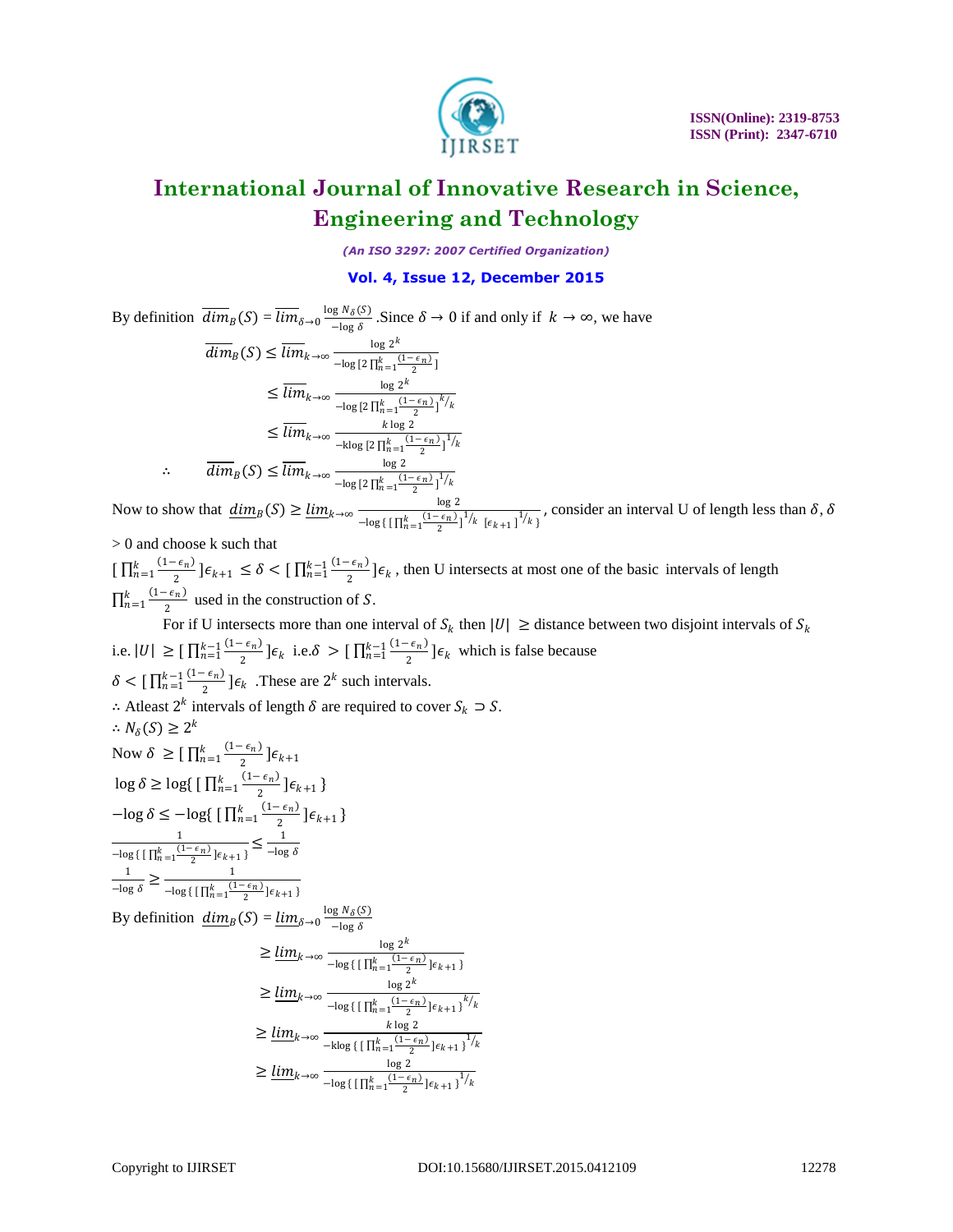

*(An ISO 3297: 2007 Certified Organization)*

#### **Vol. 4, Issue 12, December 2015**

$$
\therefore \quad \underline{dim}_B(S) \ge \underline{lim}_{k \to \infty} \frac{\log 2}{-\log \{ \prod_{n=1}^k (\frac{1-\epsilon_n}{2}) \}^{1/k} \{ \epsilon_{k+1} \}^{1/k} }
$$

#### **Weierstrass theorem :**

If Re z > 0 and  $\gamma$  denotes Euler's constant then  $\frac{1}{\Gamma(z)} = ze^{\gamma z} \prod_{n=1}^{\infty} \left(1 + \frac{z}{n}\right)$  $\sum_{n=1}^{\infty} \left(1 + \frac{z}{n}\right) e^{-z/n}$ . This is theorem, §

### 4.41,p. 148 of [6].

**Lemma 2.5 :** If  $a_i$  and  $b_i$  are complex numbers such that  $\sum a_i = \sum b_i$  and Re  $(1 - a_i) > 0$ , Re  $(1 - b_i) > 0$  then  $\prod_{n=1}^{\infty} \frac{(n-a_1)(n-a_2)...(n-a_k)}{(n-a_1)(n-a_2)...(n-a_k)}$  $(n-b_1)(n-b_2)\dots(n-b_j)$  $\sum_{n=1}^{\infty} \frac{(n-a_1)(n-a_2)\dots(n-a_k)}{(n-b_1)(n-b_2)\dots(n-b_k)} = \prod_{i=1}^{k} \frac{\Gamma(1-b_i)}{\Gamma(1-a_i)}$  $\Gamma(1-a_i)$  $\frac{1(1-b_i)}{1(1-a_i)}$ .

#### Proof : Consider

 −1 −2 …..(− ) −1 −2 …..(−) = 1− 1 1− 2 …..(1− ) 1− 1 1− 2 ….. 1− = 1− 1 1− 2 …..(1− ) 1− 1 1− 2 ….. 1− …………..(1) Since = , i = 1, 2, 3, ……, k ∴ - = 0, i = 1, 2, 3, ……, k ∴ <sup>1</sup> + <sup>2</sup> + ⋯ + − <sup>1</sup> − <sup>2</sup> − ⋯ − = 0 ∴ ( 1+2+⋯+− 1−2−⋯− ) = <sup>0</sup> = 1 ∴ Equation (1) can be written as −1 −2 …..(− ) −1 −2 …..(−) = 1− 1 1− 2 …..(1− ) 1− 1 1− 2 ….. 1− ( 1+2+⋯+− 1−2−⋯− ) = 1− 1 1− 2 …..(1− ) 1− 1 1− 2 ….. 1− ( 1+2+⋯+ ) ( 1+2+⋯+ ) = 1− 1 1− 2 ….. 1− 1 2 …… 1− 1 1− 2 ….. 1− 1 2 ….. = 1− 1 1 1− 2 2 ….. 1− 1− 1 1 1− 2 2 ….. 1− …………..(2) By Weierstrass theorem 1 Г(z) = z 1 + ∞ =1 −

$$
\frac{1}{\Gamma(z)} = ze^{\gamma z} \prod_{n=1}^{\infty} \left(1 + \frac{z}{n}\right) e^{-z/n}
$$
\n
$$
= ze^{\gamma z} \prod_{n=1}^{\infty} \left(\frac{n+z}{n}\right) e^{-z/n}
$$
\n
$$
\therefore \Gamma(z) = \frac{1}{ze^{z\alpha}} \prod_{n=1}^{\infty} \left(\frac{n}{n+z}\right) e^{-z/n}
$$
\n
$$
\Gamma(z) = \frac{1}{ze^{\gamma z}} \prod_{n=1}^{\infty} \left(\frac{n}{n+z}\right) e^{z/n}
$$
\nFor  $z = 1 - b_i$   
\n
$$
\Gamma(1 - b_i) = \frac{1}{(1 - b_i)e^{\gamma(1 - b_i)}} \prod_{n=1}^{\infty} \left(\frac{n}{n+1 - b_i}\right) e^{\frac{1 - b_i}{n}}
$$
\n............(4)  
\nFor  $z = 1 - a_i$  Equation (3)  $\Rightarrow$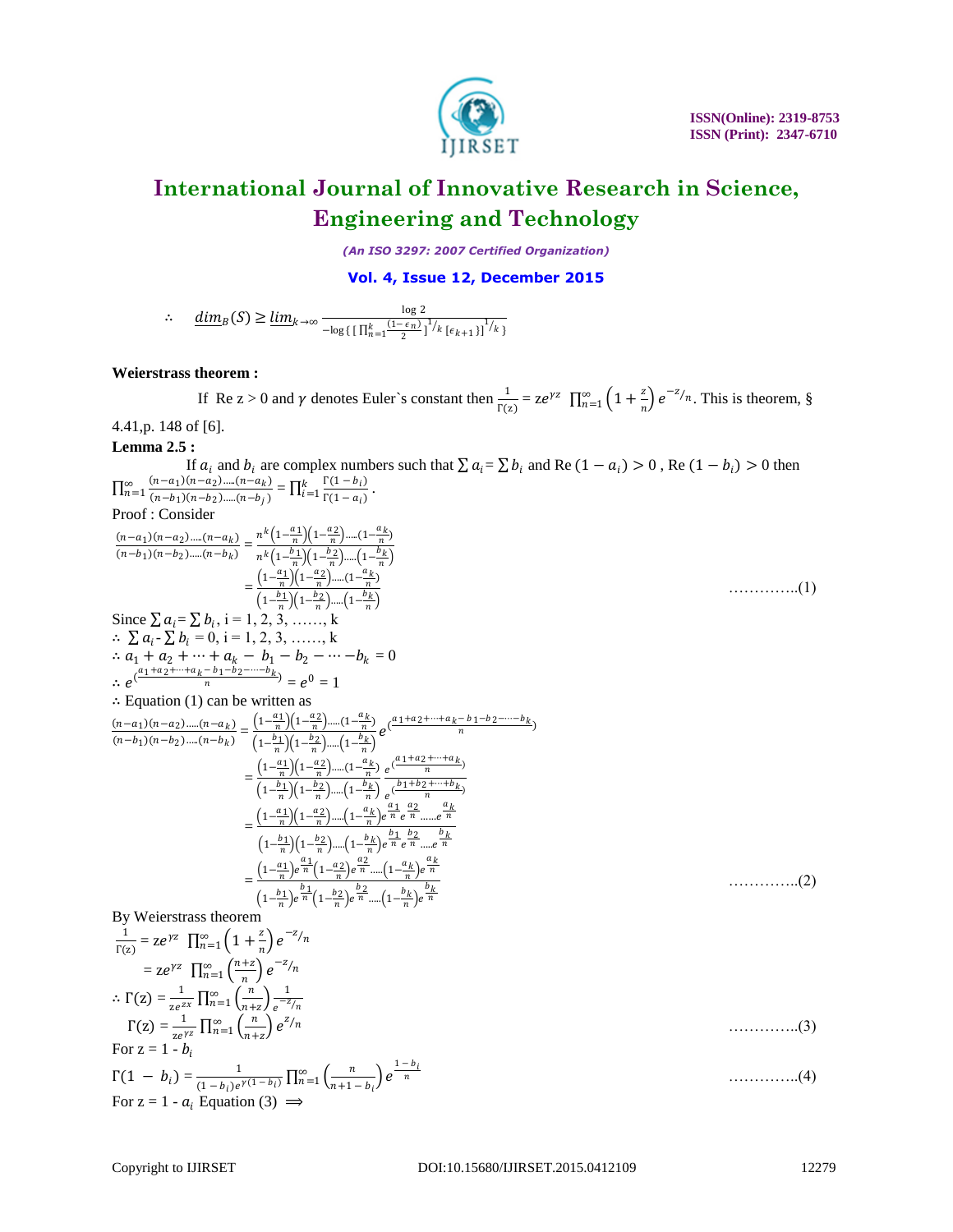

*(An ISO 3297: 2007 Certified Organization)*

**Vol. 4, Issue 12, December 2015**

$$
\Gamma(1 - a_{i}) = \frac{1}{(1-a_{i})e^{r(1-a_{i})}} \prod_{n=1}^{\infty} \left(\frac{\pi}{n+1-a_{i}}\right) e^{-\frac{1-a_{i}}{\pi}} \text{Equation (4) ÷ Equation (5) \n
$$
\frac{\Gamma(1-b_{i})}{\Gamma(1-a_{i})} = \frac{(1-a_{i})e^{r(1-a_{i})}\prod_{n=1}^{\infty} \left(\frac{\pi}{n+1-b_{i}}\right)}{(1-b_{i})e^{r(1-b_{i})}\prod_{n=1}^{\infty} \left(\frac{\pi}{n+1-a_{i}}\right)} = \frac{(1-a_{i})e^{r\pi}}{(1-b_{i})e^{r\pi}} \prod_{n=1}^{\infty} \left(\frac{n}{n+1-b_{i}}\right) e^{-\frac{1-b_{i}}{\pi}}
$$
\n
$$
= \frac{(1-a_{i})e^{r\pi}}{(1-b_{i})e^{r\pi}} \prod_{n=1}^{\infty} \left(\frac{n+a_{i}}{n+1-a_{i}}\right) e^{-\frac{1-b_{i}}{\pi}}
$$
\n
$$
\therefore \prod_{n=1}^{k} \frac{\Gamma(1-b_{i})}{\Gamma(1-a_{i})} = \frac{(1-a_{i})e^{r\pi}}{(1-b_{i})e^{r\pi}} e^{-r(b_{i}-a_{i})}\prod_{n=1}^{\infty} \left(\frac{n+a_{i}}{n+1-b_{i}}\right) e^{-\frac{1}{n}(a_{i}-b_{i})}
$$
\n
$$
\therefore \prod_{n=1}^{k} \frac{\Gamma(1-b_{i})}{\Gamma(1-a_{i})} = \frac{(1-a_{i})e^{r\pi}}{(1-b_{i})e^{r\pi}} e^{-r(b_{i}-a_{i})}\prod_{n=1}^{\infty} \left(\frac{n+a_{i}-a_{i}}{n+1-b_{i}}\right) e^{-\frac{1}{n}(a_{i}-b_{i})}
$$
\n
$$
= \frac{(1-a_{i})(1-a_{i})-(a_{i})e^{r\pi}}{(1-b_{i})e^{r\pi}} e^{-r(b_{i}-a_{i})}\prod_{n=1}^{\infty} \left(\frac{n+a_{i}-a_{i}}{n+1-b_{i}}\right) e^{-\frac{1}{n}(a_{i}-b_{i})}
$$
\n
$$
\frac{(1-a_{i})(1-a_{i})-(a_{i}-b_{i
$$
$$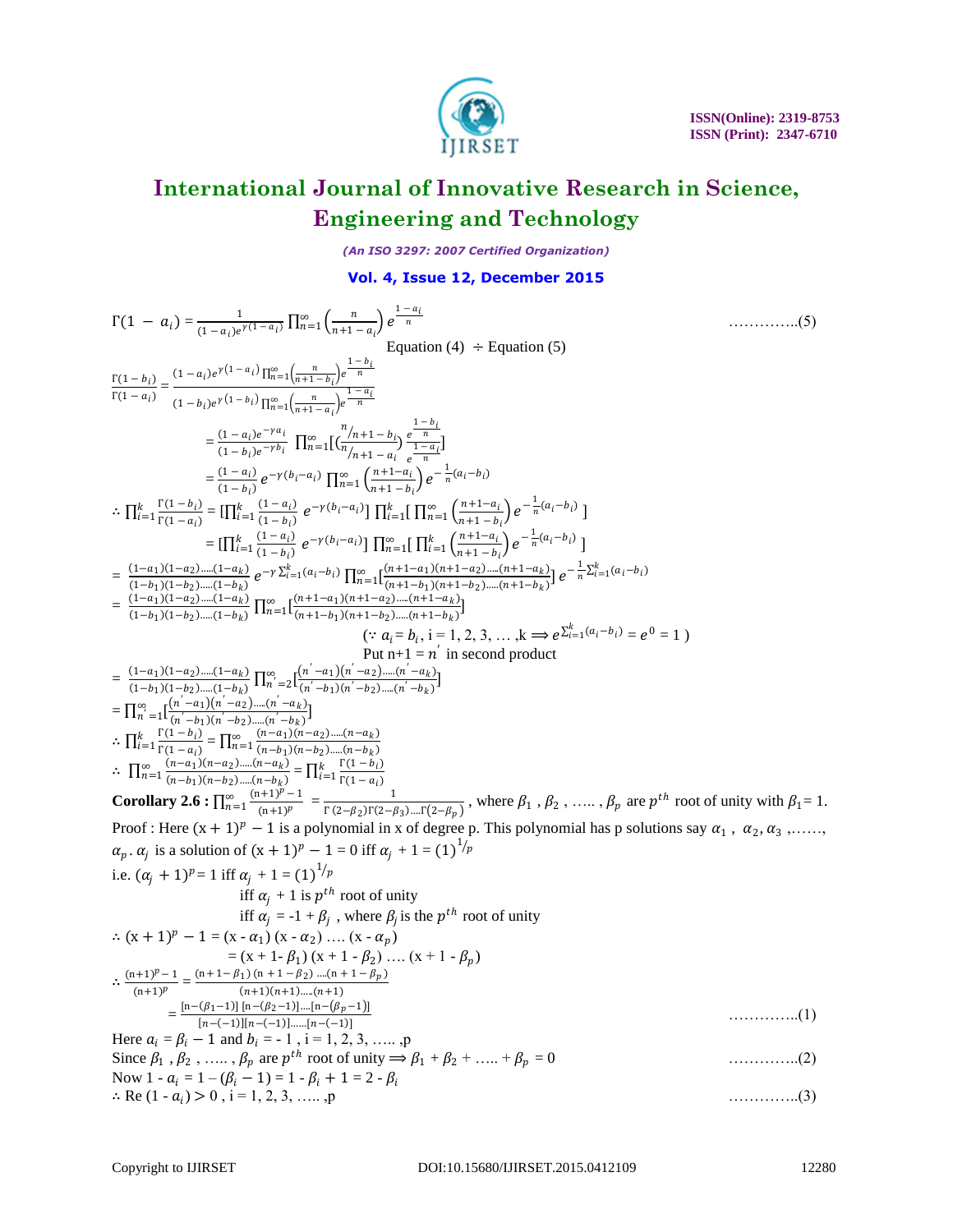

*(An ISO 3297: 2007 Certified Organization)*

**Vol. 4, Issue 12, December 2015**

Now 1 -  $b_i = 1 - (-1) = 2$ , i = 1, 2, 3, ....., p ∴ Re  $(1 - b_i) > 0$ , i = 1, 2, 3, ……, p Now  $\sum_{i=1}^{p} a_i$  $_{i=1}^{p} a_{i} = \sum_{i=1}^{p} (\beta_{i} - 1)$  $_{i=1}^{p}(\beta_{i}-1)=\sum_{i=1}^{p}\beta_{i}$  $_{i=1}^{p} \beta_i - \sum_{i=1}^{p} 1$ Also  $\sum_{i=1}^{p} u_i - \sum_{i=1}^{p} (p_i - 1) - \sum_{i=1}^{p} p_i - \sum_{i=1}^{p}$ <br>Also  $\sum_{i=1}^{p} b_i = \sum_{i=1}^{p} (-1) = -p$ (From equation  $(2)$ )  $\sum_{i=1}^{p} b_i = \sum_{i=1}^{p} (-1)$  $_{i=1}^{p}(-1) = -p$  $\therefore \sum_{i=1}^{p} a_i$ =1 = =1 …………..(5) From equations (3), (4), (5) and by Corollary 2.5 we get,  $\therefore \prod_{n=1}^{\infty} \frac{(n+1)^p - 1}{(n+1)^p}$  $\sum_{n=1}^{\infty} \frac{(n+1)^p - 1}{(n+1)^p} = \prod_{i=1}^p \frac{\Gamma(1 - (-1))}{\Gamma(1 - (\beta_i - 1))}$  $\Gamma(1-(\beta_i-1))$ p  $\frac{p}{i} = 1 \frac{\Gamma(1 - (-1))}{\Gamma(1 - (R - 1))} = \prod_{i=1}^{p} \frac{\Gamma(2)}{\Gamma(2 - R)}$  $\Gamma(2-\beta_i)$ p  $\frac{p}{i=1} \frac{\Gamma(2)}{\Gamma(2-\beta_i)} = \prod_{i=1}^{p} \frac{1}{\Gamma(2-i)}$  $\Gamma(2-\beta_i)$  $\overline{p}$  $\frac{p}{i=1} \frac{1}{\Gamma(2-\beta_i)} = \frac{1}{\Gamma(2-\beta_1)\Gamma(2-\beta_2)}$ Г (2— $\beta_1$ )Г(2— $\beta_2$ )....Г(2— $\beta_p$ )  $=\frac{1}{\Gamma(2, 0.8) \Gamma(2, 0.1)}$ Г (2— $\beta_2$ )Г(2— $\beta_3$ )....Г(2— $\beta_p$ )  $($ :  $\beta_1 = 1)$  $\therefore \prod_{n=1}^{\infty} \frac{(n+1)^p - 1}{(n+1)^p}$  $\sum_{n=1}^{\infty} \frac{(n+1)^p - 1}{(n+1)^p} = \frac{1}{\Gamma(2-\beta_2)\Gamma(2-\beta_1)}$ Г (2— $\beta_2$ )Г(2— $\beta_3$ )....Г(2— $\beta_p$ ) **Corollary 2.7:** If  $\epsilon_n$  is constant sequence or  $\epsilon_n = \frac{1}{(n+1)^n}$  $\frac{1}{(n+1)^p}$  where p is a positive integer then  $\lim_{k\to\infty} \frac{\log 2}{1-\epsilon n}$  $\frac{\log 2}{\log \{ [\prod_{n=1}^{k} \frac{(1-\epsilon_n)}{2}]^{\frac{1}{k}} \left[\epsilon_{k+1}\right]^{\frac{1}{k}} \}} = \overline{lim}_{k \to \infty} \frac{\log 2}{-\log [2 \prod_{n=1}^{k} \frac{(1-\epsilon_n)}{2}]^{\frac{1}{k}}}$  $-\log$   $[2 \prod_{n=1}^{k} \frac{(1-\epsilon_n)}{2}]^{1/k}$ . Proof : Let  $\epsilon_n$  be constant. Let  $\epsilon_n = \epsilon \forall n$  $\lim_{k\to\infty} \frac{\log 2}{1-\epsilon n}$  $\frac{\log 2}{\log \{ [\prod_{n=1}^{k} \frac{(1-\epsilon_n)}{2}]^1/k [\epsilon_{k+1}]^1/k ]}} = \frac{\lim_{k \to \infty} \frac{\log 2}{-\log \{ [\prod_{n=1}^{k} \frac{(1-\epsilon_n)}{2}]^1/k [\epsilon_{k+1}]^1/k ]}}$  $-\log\{[\prod_{n=1}^{k} \frac{(1-\epsilon)}{2}]^{1/k} [\epsilon]^{1/k}\}$  $=\lim_{k\to\infty} \frac{\log 2}{1-\epsilon_0 k_0}$  $-\log\{[\,(\frac{1-\epsilon}{2})^k\,]^{1/k}[\,\epsilon\,]^{1/k}\}\$  $=\lim_{k\to\infty}\frac{\log 2}{\log 2}$  $-\log\left\{\left(\frac{1-\epsilon}{2}\right)\left[\epsilon\right]\right\}^{\frac{1}{k}}\right\}$  $=\frac{\log 2}{1}$  $-\log(\frac{1-\epsilon}{2})$  ……………………..(1) Now,  $\overline{\lim}_{k\to\infty} \frac{\log 2}{\sqrt{\ln \ln \frac{k}{1}}}$  $\frac{\log 2}{-\log |2 \prod_{n=1}^{k} \frac{(1-\epsilon_n)}{2}|^{\frac{1}{k}}/k} = \overline{lim}_{k \to \infty} \frac{\log 2}{-\log |2 \prod_{n=1}^{k} \frac{(k-1)^n}{2k}}$  $-\log \left[ 2 \prod_{n=1}^{k} \frac{(1-\epsilon)}{2} \right]^{1/k}$  $=\overline{\lim}_{k\to\infty} \frac{\log 2}{\ln \frac{1-\epsilon}{k}}$  $-\log \left[2(\frac{1-\epsilon}{2})^k\right]^{\frac{1}{k}}$  $=\overline{\lim}_{k\to\infty} \frac{\log 2}{\frac{1}{k}\log 1-\epsilon_k}$  $-\log[(\frac{1-\epsilon}{2})(2)^{1/k}]$  = log 2  $-\log(\frac{1-\epsilon}{2})$ ……………………………..(2) From equations (1) and (2) we get

From equations (1) and (2) we get,  
\n
$$
\frac{\log 2}{\log 2}
$$
\n
$$
\frac{\log 2}{\log 2}
$$
\nLet  $\epsilon_n = \frac{1}{(n+1)^p} \forall n$  and p is a positive integer  
\n
$$
\therefore 1 - \epsilon_n = 1 - \frac{1}{(n+1)^p} = \frac{(n+1)^p - 1}{(n+1)^p}
$$
\n
$$
\prod_{n=1}^k \frac{(1-\epsilon_n)}{2} = \prod_{n=1}^k \frac{(n+1)^p - 1}{2(n+1)^p} = \frac{1}{2^k} \prod_{n=1}^k \frac{(n+1)^p - 1}{(n+1)^p}
$$
\n
$$
\prod_{n=1}^k \frac{(1-\epsilon_n)}{2} = \prod_{n=1}^k \frac{(n+1)^p - 1}{2(n+1)^p} = \frac{1}{2^k} \prod_{n=1}^k \frac{(n+1)^p - 1}{(n+1)^p}
$$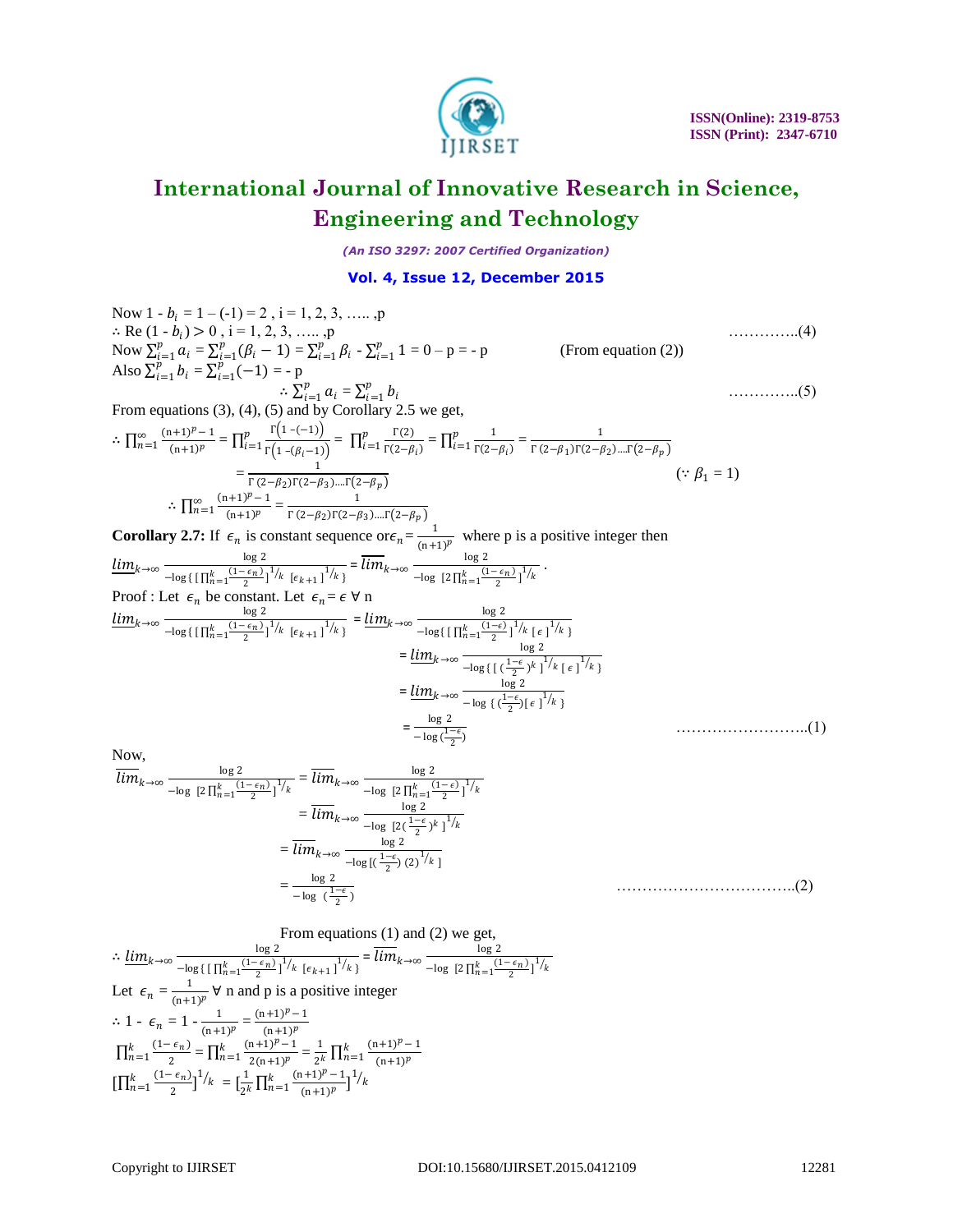

*(An ISO 3297: 2007 Certified Organization)*

**Vol. 4, Issue 12, December 2015**

$$
\therefore \left[ \prod_{n=1}^{k} \frac{(1-\epsilon_{n})}{2} \right]^{1/k} = \frac{1}{2} \left[ \prod_{n=1}^{k} \frac{(n+1)^{p}-1}{(n+1)^{p}} \right]^{1/k}
$$
  
\n
$$
\log \left[ \prod_{n=1}^{k} \frac{(1-\epsilon_{n})}{2} \right]^{1/k} = \log \left\{ \frac{1}{2} \left[ \prod_{n=1}^{k} \frac{(n+1)^{p}-1}{(n+1)^{p}} \right]^{1/k} \right\}
$$
  
\n
$$
\therefore \lim_{k \to \infty} \log \left[ \prod_{n=1}^{k} \frac{(1-\epsilon_{n})}{2} \right]^{1/k} = \lim_{k \to \infty} \log \left\{ \frac{1}{2} \left[ \prod_{n=1}^{k} \frac{(n+1)^{p}-1}{(n+1)^{p}} \right]^{1/k} \right\}
$$
  
\n
$$
= -\log 2 + \lim_{k \to \infty} \log \left[ \prod_{n=1}^{k} \frac{(n+1)^{p}-1}{(n+1)^{p}} \right]^{1/k} \right\}
$$
  
\n
$$
= -\log 2 + \lim_{k \to \infty} \frac{\log \left[ \prod_{n=1}^{k} \frac{(n+1)^{p}-1}{(n+1)^{p}} \right]}{k}
$$
  
\n
$$
= -\log 2 + \frac{\log \left[ \frac{1}{\Gamma(2-\beta_{2})\Gamma(2-\beta_{3})} \dots \Gamma(2-\beta_{p}) \right]}{\infty}
$$
  
\n
$$
= -\log 2 + 0
$$
  
\n(By Corollary 2.6)

$$
\therefore \lim_{k \to \infty} \log \left[ \prod_{n=1}^{k} \frac{(1-\epsilon_{n})}{2} \right]^{1/k} = \lim_{\substack{\log 2 \text{ to } 8}} \log \left( \frac{1}{2} \left[ \prod_{n=1}^{k} \frac{(n+1)^{p}}{(n+1)^{p}} \right]^{1/k} \right) = -\log 2 \quad \text{(3)}
$$
\n
$$
\text{Now } \underline{\lim}_{k \to \infty} \frac{\log 2}{-\log \left( \prod_{n=1}^{k} \frac{(1-\epsilon_{n})}{2} \right)^{1/k} \left[ \epsilon_{k+1} \right]^{1/k}} = \frac{\lim_{k \to \infty} \frac{\log 2}{-\log \left( \prod_{n=1}^{k} \frac{(1-\frac{1}{(k+1)^{p}})}{2} \right]^{1/k} \left[ \frac{1}{(k+2)^{p}} \right]^{1/k}}}{-\log \left( \prod_{n=1}^{k} \frac{(n+1)^{p}-1}{2(n+1)^{p}} \right)^{1/k} \left[ \frac{1}{(k+2)^{p}} \right]^{1/k}} = \frac{\lim_{k \to \infty} \frac{\log 2}{-\log \left( \prod_{n=1}^{k} \frac{(n+1)^{p}-1}{2} \right)^{1/k} \left[ \frac{1}{(k+2)^{p}} \right]^{1/k}}}{-\log \left( \frac{1}{2} \left[ \prod_{n=1}^{k} \frac{(n+1)^{p}-1}{(n+1)^{p}} \right]^{1/k}} \right) = \frac{\lim_{k \to \infty} \frac{\log 2}{-\log \left( \frac{1}{2} \left[ \prod_{n=1}^{k} \frac{(n+1)^{p}-1}{(n+1)^{p}} \right]^{1/k}} \right)} - \frac{\log 2}{-\log \left( \frac{1}{2} \left[ \prod_{n=1}^{k} \frac{(n+1)^{p}-1}{(n+1)^{p}} \right]^{1/k}} \right) - \log \left( \frac{1}{(k+2)^{p}} \right)^{1/k}} = \frac{\frac{\log 2}{-\log 2 - 0}}{-\log \left( \frac{1}{2} \left[ \prod_{n=1}^{k} \frac{(n+1)^{p}-1}{(n+1)^{p}} \right]^{1/k}} \right)} = \frac{\frac{\log 2}{\log 2 - 1}}{\frac
$$